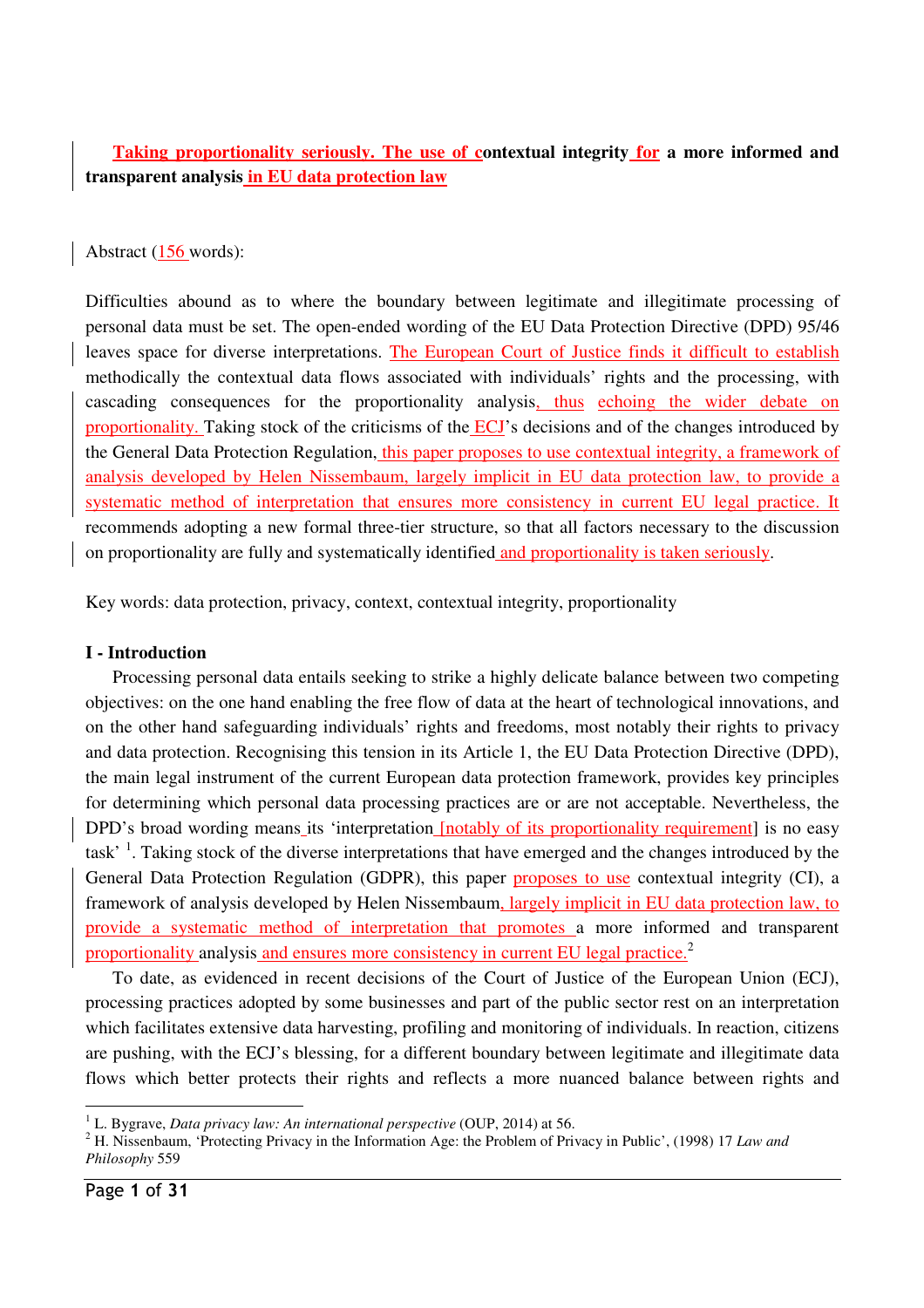interests under the DPD.<sup>3</sup> However, despite the ECJ's response being well received, strong criticisms of the ECJ's case law endure, fuelling uncertainties about where this boundary should be set.<sup>4</sup> Scholars criticise the ECJ for shortcomings in identifying, at a preliminary stage, the various elements that need to be balanced when assessing the proportionality of data processing interference with individuals' rights with the legitimate aims pursued by data controllers. The ECJ has not examined in sufficient detail data controllers' legitimate interests in processing data or the data subjects' rights that such processing infringes. Consequently, the ECJ's weighting and discussion of these elements at the subsequent proportionality stage has been presented as inadequate and even as 'unworkable formulae'<sup>5</sup>. a criticism echoing the wider debate on proportionality in constitutional adjudication.<sup>6</sup>

This leaves the various actors who process personal data in a difficult position when having to determine effectively where the boundary between legitimate and illegitimate data flows lies.<sup>7</sup> Indeed, the General Data Protection Regulation (GDPR), which will replace the DPD by 25 May 2018, notes the need to enhance 'legal and practical certainty' for all stakeholders in interpreting data protection

6 See for e.g., S. Tsakyrakis, 'Proportionality: An assault on human rights?' (2009) 7(3) *International Journal of Constitutional Law* 468; M. Khosla,'Proportionality: An assault on human rights?: A reply.' (2010) 8(2) *International Journal of Constitutional Law* 298; S. Tsakyrakis, 'Proportionality: An assault on human rights?: A rejoinder to Madhav Khosla' (2010) 8(2) *International Journal of Constitutional Law* 307; K. Lenaerts, and J. Gutiérrez-Fons, 'The constitutional allocation of powers and general principles of EU law' (2010) 47 *Common Market Law Review* 1629, at 1652-1653; K. Möller, 'Proportionality: Challenging the critics' (2012) 10 *International journal of constitutional law* 709; R. Alexy, 'On balancing and subsumption. A structural comparison.' (2003) 16(4) *Ratio Juris* 433, 437-439; R. Alexy, 'Formal principles: Some replies to critics.' (2014) 12(3) *International Journal of Constitutional Law* 511. See also L. Niglia, 'Eclipse of the Constitution {Europe Nouveau Siècle}' (2016) 22(2) *European Law* Journal 132, 143-144, 154. 7

<sup>-</sup>3 Case 131/12 *Google Spain SL and Google Inc. v Agencia Española de Protección de Datos (AEPD) and Mario Costeja González,* [2014] 3 C.M.L.R. 50; linked to third-country transfers, Case 362/14 *Maximillian Schrems v Data Protection Commissioner*, [2016] 2 C.M.L.R. 2; and the territorial application of the Directive 95/46, Case 230/14, *Weltimmo s.r.o v Nemzeti Adatvédelmi és Információszabadság Hatóság*, OJ C 381, 16/11/2015, 6; Joined Cases 203/15 and 698/15, *Tele2 Sverige AB and Watson*, 21 December 2016

<sup>&</sup>lt;sup>4</sup> Ch. Tranberg, 'Proportionality and data protection in the case law of the European Court of Justice', (2011) 1 *International Data Privacy Law* 239; E. Frantziou, 'Further Developments in the Right to be Forgotten: The European Court of Justice's Judgment in Case C-131/12, Google Spain, SL, Google Inc v Agencia Espanola de Proteccion de Datos', (2014) 14 *Human Rights Law Review* 761; D. Erdos, 'From the Scylla of Restriction to the Charybdis of Licence? Exploring the scope of the 'special purposes' freedom of expression shield in European data protection', (2015) 52 Common Market Law Review 119; Ch. Kuner, 'The Court of Justice of the EU Judgment on Data Protection and Internet Search Engines: Current Issues and Future Challenges', *in* B. Hess and Ch. Mariottini (eds.), *Protecting Privacy in Private International and Procedural Law and by Data Protection* (Routledge, 2015) at 19; O. Lynskey, 'Deconstructing data protection: the 'added-value' of a right to data protection in the EU legal order', (2014) 63 ICLQ 569; O. Lynskey, 'Control over Personal Data in a Digital Age: Google Spain v AEPD and Mario Costeja Gonzalez', (2015) 78 *The Modern Law Review* 522; to a lesser extent, D. Sancho-Villa, 'Developing Search Engine Law: It Is Not Just about the Right to Be Forgotten', (2015) 42 *Legal Issues of Economic Integration* 357, 373; S. Peers and S. Prechal, 'Article 52 – Scope and Interpretation of Rights and Principles' in Peers, Hervey, Kenner, and Ward (eds), *The EU Charter of Fundamental Rights. A Commentary*, (Hart Pub, 2014), at 1455, para. 52.84 -54.86.

 $<sup>5</sup>$  F. Fontanelli, 'The mythology of proportionality in judgments of the Court of Justice of the European Union on internet</sup> and fundamental rights.' 36 *Oxford Journal of Legal Studies* (2016), 630-660, at 640.

F. Fontanelli, n 5 supra, 645; O. Lynskey, 2015, n 3 supra, 531-532; E. Frantziou, n 4 supra, 770; M. Oswald, 'Seek, and Ye Shall Not Necessarily Find: The Google Spain Decision, the Surveillant on the Street and Privacy Vigilantism' in K O'Hara, MHC Nguyen and P Haynes (eds), *Digital Enlightenment Yearbook 2014: Social Networks and Social Machines, Surveillance and Empowerment* (2014) at 99.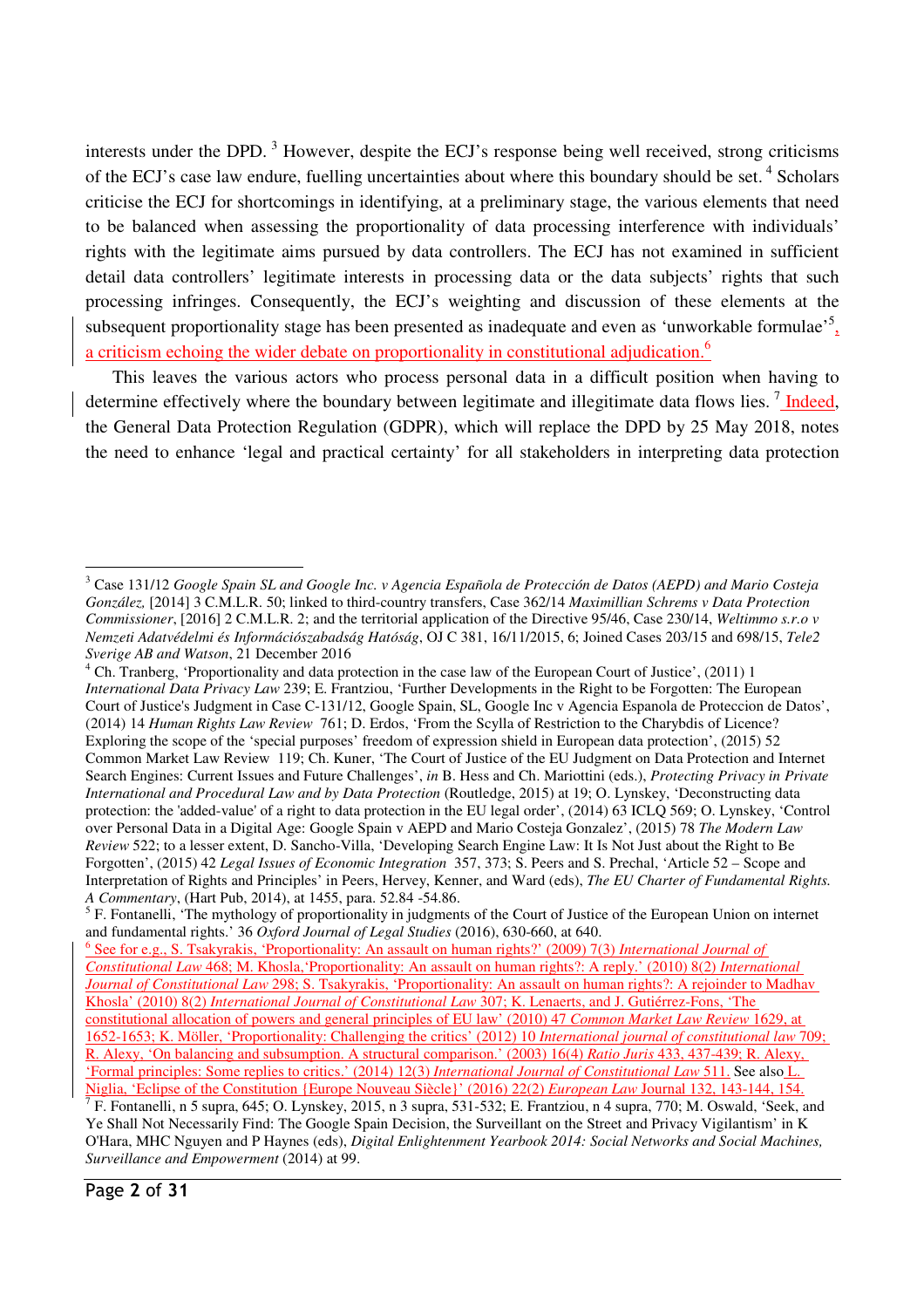rules, given the importance of creating the trust that will allow the digital economy to develop', <sup>8</sup> a trust currently eroded as European Union citizens feel they have hardly any control over their data.<sup>9</sup>

This paper explores how the boundary between legitimate and illegitimate processing practices can be established more consistently and transparently in the DPD as interpreted by the ECJ, and in the GDPR, by using contextual integrity to facilitate the methodical organisation of the proportionality analysis.

Highly influential in the US despite some criticisms, CI is also intended to be 'a justificatory framework for all people and all societies<sup>'10</sup> - including in the EU - that 'can serve as a foundation for law and regulation by providing a standard against which legislation (existing or proposed) and detailed rules are tested'<sup>11</sup> when determining the boundaries between legitimate and illegitimate data flows. The central tenet of CI is that a satisfying discussion of the contested processing depends not simply on establishing the rights which will be discussed at the proportionality stage but also on identifying, beforehand, the context and all data flows which these rights generate. To date, only one study asserted that EU data protection law integrates CI and would not be improved by reference to  $Cl^{12}$ ; but no systematic study has demonstrated whether CI, in its two components of context and informational flows, is integrated into current and future EU data protection law, and what benefits CI could bring.<sup>13</sup>

This paper proposes doing precisely this. It will start with a presentation of the challenges in EU data protection law, notably the criticisms addressed at the ECJ's proportionality assessment, and how these criticisms fit within the wider debate on proportionality. These challenges will be subsequently appraised in light of the contextual integrity framework, to be further explained. This paper will then demonstrate that each of the two fundamental CI concepts of context and informational flows related to the processing practices that interfere with data subjects' rights implicitly underpin the legal analysis in the DPD, including as interpreted by the ECJ, and feature expressly in various provisions of the GDPR.

<sup>9</sup> *OECD Digital Economy Outlook 2015*, (OECD Publishing, 2015), at 62-64; Eurobarometer 431, Data Protection, Summary, June 2015, available at http://ec.europa.eu/public\_opinion/archives/ebs/ebs\_431\_sum\_en.pdf (accessed 04 February 2017) and for the full report, http://ec.europa.eu/public\_opinion/archives/ebs/ebs\_431\_en.pdf (accessed 04 February 2017); for the US, J. Turow, M. Hennessy, and N. Draper, 'The tradeoff fallacy: How marketers are misrepresenting American consumers and opening them up to exploitation.' *The Annenberg School for Communication, University of Pennsylvania* (2015), at https://www.asc.upenn.edu/sites/default/files/TradeoffFallacy\_0.pdf (accessed 04 February 2017); H. Hijmans & H. Kranenborg, 'Data Protection Anno 2014: How to Restore Trust? An Introduction', in H. Hijmans and H. Kranenborg (eds), *Data Protection Anno 2014: How to Restore Trust? Contributions in honour of Peter Hustinx, European Data Protection Supervisor (2004–2014)*, (Intersentia, 2014), 3, at 6, 14-15. See also

<sup>&</sup>lt;sup>8</sup> Council Regulation (EU) 2016/679 of 27 April 2016 on the protection of natural persons with regard to the processing of personal data and on the free movement of such data, and repealing Directive 95/46/EC (General Data Protection Regulation) (GDPR) O.J. 2106, L119/1, Recital 7.

F. Grodzinsky and H. Tavani. 'Privacy in the cloud: applying Nissenbaum's theory of contextual integrity.' (2011) *ACM SIGCAS Computers and Society* 41(1), 38, at 39-40; H. Nissenbaum, 'A Contextual Approach to Privacy Online', in J. Bus, M. Crompton, M. Hildebrandt, and G. Metakides (eds) *Digital enlightenment yearbook 2012*, (IOS Press, 2012), 219, at 221 <sup>10</sup> H. Nissenbaum, *Privacy in context: Technology, policy, and the integrity of social life*, (Stanford University Press, 2009) at 16

 $11$  Id, at 236

<sup>12</sup> K. Irion and G. Luchetta, 'Online personal data processing and EU data protection reform' (8 April 2013) *CEPS Task Force. Report of the CEPS Digital Forum*. Centre for European Policy Studies 2013, at 57, available at SSRN: http://ssrn.com/abstract=2275267

 $\frac{13}{13}$  K. Irion and G. Luchetta do not demonstrate how EU law integrates CI, n12 supra, at 57. Despite a page on Nissenbaum's framework, Bunn declined to apply CI to her analysis of the *Google Spain* decision. A. Bunn, 'The curious case of the right to be forgotten.' (2015) 31 *Computer Law & Security Review* 336.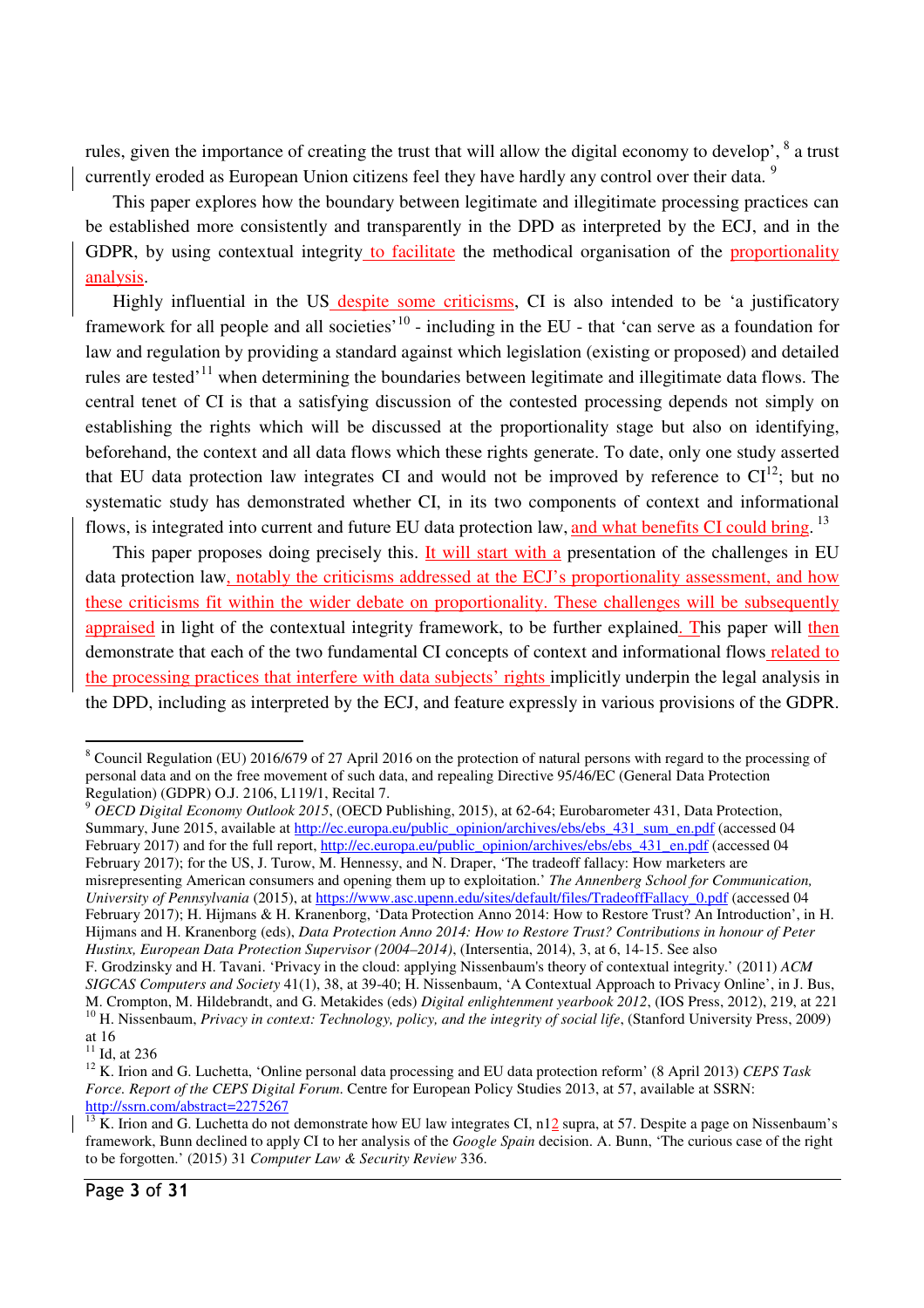However, these elements are not integrated into a well-defined framework that can serve as a robust foundation for a proportionality analysis. This paper submits that, in spite of the criticisms directed at CI.<sup>14</sup> CI helps with formalising and giving substance to current legal analysis, and thus guides the proportionality analysis through recognizable elements which can be evaluated and re-evaluated in later decisions, bringing increased coherence and predictability to the interpretation of the DPD and GDPR. Hence, the recommendation that all stakeholders adopt a new three-tier structure, with a formal analysis of context in addition to the existing examination of all contextual data flows so that all factors necessary to the discussion on proportionality are fully and systematically identified.

### **II – The challenges in EU data protection law**

As a directive, the DPD does not aim to set detailed guidelines. Whilst its broad wording offers enough flexibility for the principles to apply across a wide range of processing situations, it also leaves space for potential differences and difficulties in interpretation. This section will thus sketch the essential features of the analysis in the DPD as a general background to the criticisms directed at the ECJ's interpretation of the DPD, present these criticisms replacing them within the wider debate on proportionality, and briefly outline the advances made by the GDPR.

## **A – The gaps in the DPD**

The DPD establishes a series of 'checks and balances'<sup>15</sup> that guides data controllers into the determination of 'fair and lawful' data processing practices (Article 6(1)(a) DPD). The key principles are found in Articles 6 and 7 DPD, with Article 8 DPD providing a different set of limitations from that of Article 7 DPD when the personal data are sensitive, i.e. pertaining to race, ethnicity, health, religious or philosophical beliefs, political opinions and trade union membership.<sup>16</sup> These articles clearly establish a two-steps analysis: a preliminary step to identify the legitimate purposes justifying the processing, and a subsequent assessment of the processing's proportionality with the purposes identified. Furthermore, the general objective of the DPD as stated in Article 1 points towards an additional step where data subjects' rights which the processing may interfere with have to be identified prior to the proportionality assessment. We will outline these three steps while pointing to the potential issues causing authoritative interpretation of the ECJ to be needed.

In accordance with Article  $6(1)(b)$  DPD, and on the basis that the data processed are personal data, the analysis begins by determining the 'specified, explicit and legitimate purposes', i.e. the immediate

<sup>&</sup>lt;sup>14</sup> M. Birnhack, 'Review: A Quest For A Theory Of Privacy: Context and Control' (2011) 51 *Jurimetrics* 447; to a lesser extent, S. Dawes, 'Privacy and the public/private dichotomy' (2011) 107(1) *Thesis Eleven* 115.

<sup>15</sup> H. Kranenborg, 'Article 8–Protection of Personal Data' in S. Peers, T. Hervey, J. Kenner and A. Ward (eds), *The EU Charter of Fundamental* Rights. *A Commentary,* (Hart Pub 2014) at 223, para 8.26.

<sup>&</sup>lt;sup>16</sup> Article 29 WP presents Article 8 DPD as the 'lex specialis', *Opinion 06/2014 on the notion of legitimate interests of the data controller under Article 7 of Directive 95/46/EC*, WP 217, 9 April 2014, at 14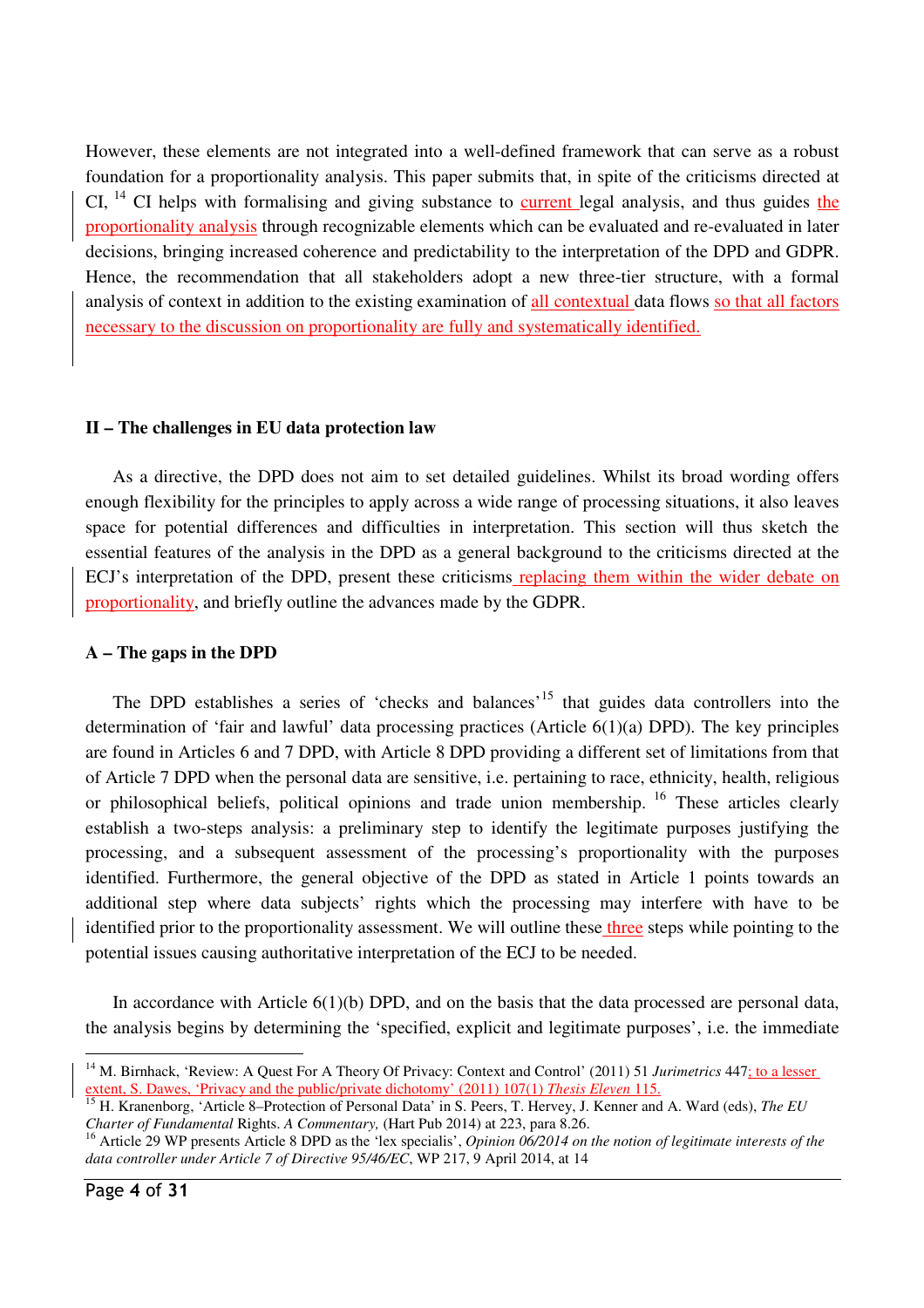reasons for which personal data is collected. These can include, for example, to facilitate registration on a website, to enable payment or to send a catalogue as part of a marketing strategy. For these original purposes to be legitimate, the processing must be based on one of the legal grounds provided for in Article 7 DPD, for example, with the data subject's consent (Article 7(a) DPD), for the performance of a contract (Article 7(b) DPD) or 'for the purposes of the legitimate interests of the controller or third party' (Article 7(f) DPD).

This assessment of a purpose's legitimacy is complex. How to choose the correct legal ground listed in Article 7 DPD depends on the interpretation of each ground, taken individually and in relation to each other. In practice, Article 7(f) DPD has proved one of the most controversial provisions. Relying extensively on this ground rather than on the others listed in Article 7 DPD, data controllers have interpreted Article 7(f) DPD's undefined expression 'for the purposes of the legitimate interests of the controller or third party' so broadly that they tend to justify any processing of personal data, including that which arguably violates the data subjects' rights.<sup>17</sup> This problematic assessment of Article 7(f) DPD, and more generally of the legitimacy of the purposes, has far reaching consequences. The identification of the correct legal ground is essential 'to establish the boundaries within which personal data collected for a given purpose may be processed and may be put to further use.'<sup>18</sup> Further processing is only permitted if it is compatible with the legitimate purpose established for the collection of data. Choosing the wrong legal ground at the time of collection cannot be remedied later on to validate further uses of data retrospectively.<sup>19</sup>

In its guidance on the interpretation of the legitimacy requirement, the Article 29 Data Protection Working Party (Article 29 WP) advisory body recommends taking into account the context in which the processing operates and 'which determines the reasonable expectations of [the?] data subject' regarding the use and further use of data.  $^{20}$  It re-emphasises the role of context in choosing which legal ground of Article 7 DPD may justify the processing and as a factor in adequately identifying the legitimate interests of the data controller or third parties of Article 7(f) DPD. <sup>21</sup> With regard to further processing, Article 29 WP again presents context and the data subjects' expectations of further use as two key factors for determining whether further processing is or is not compatible with the original purposes specified at collection.<sup>22</sup> This concept of the expectations of data subjects recalls the concept of 'reasonable expectations of privacy' developed by the European Court of Human Rights when interpreting Article 8 of the European Convention for Human Rights (ECHR), which guarantees the right to privacy.<sup>23</sup> However, the DPD mentions none of these factors; whether they ought to be systematically included in the analysis of the purpose of processing is unclear. It is also unclear what

 $17$  Id at 3

<sup>18</sup> *Opinion 03/2013 on purpose limitation,* WP 203, 2 April 2013, at 4

 $19$  WP 203, n 17 supra, at 36

 $20$  Id at 13, 19-20

<sup>21</sup> *Opinion 15/2011 on the definition of consent*, WP 187, 13 July 2001, at 2, 6-8, 12-14; WP 217, n 15 supra, at 13

<sup>&</sup>lt;sup>22</sup> WP 203, n 18 supra, at 24; see H. Kranenborg, n  $\frac{15}{15}$  supra, para 8.103.

<sup>23</sup> Notably, ECtHR, *Lüdi v. Switzerland*, App. No 12433/86, A-238, judgment of 15 June 1992; ECtHR, *Halford v. The United Kingdom* Appl. No. 20605/92, 1997-III, judgment of 25 June 1997; ECtHR, *PG and JH v United Kingdom*, App No 44787/98, judgment of 25 September 2001; ECtHR, *Von Hannover v Germany,* App. No *59320/00*, judgment of 24 June 2004; ECtHR, *Re v* The *United Kingdom,* Appl. No 62498/11, judgment of 27 October 2015; ECtHR, *Satakunnan Markkinapörssi Oy and Satamedia Oy v Finland*, App. No 931/13, judgment of 27 June 2017.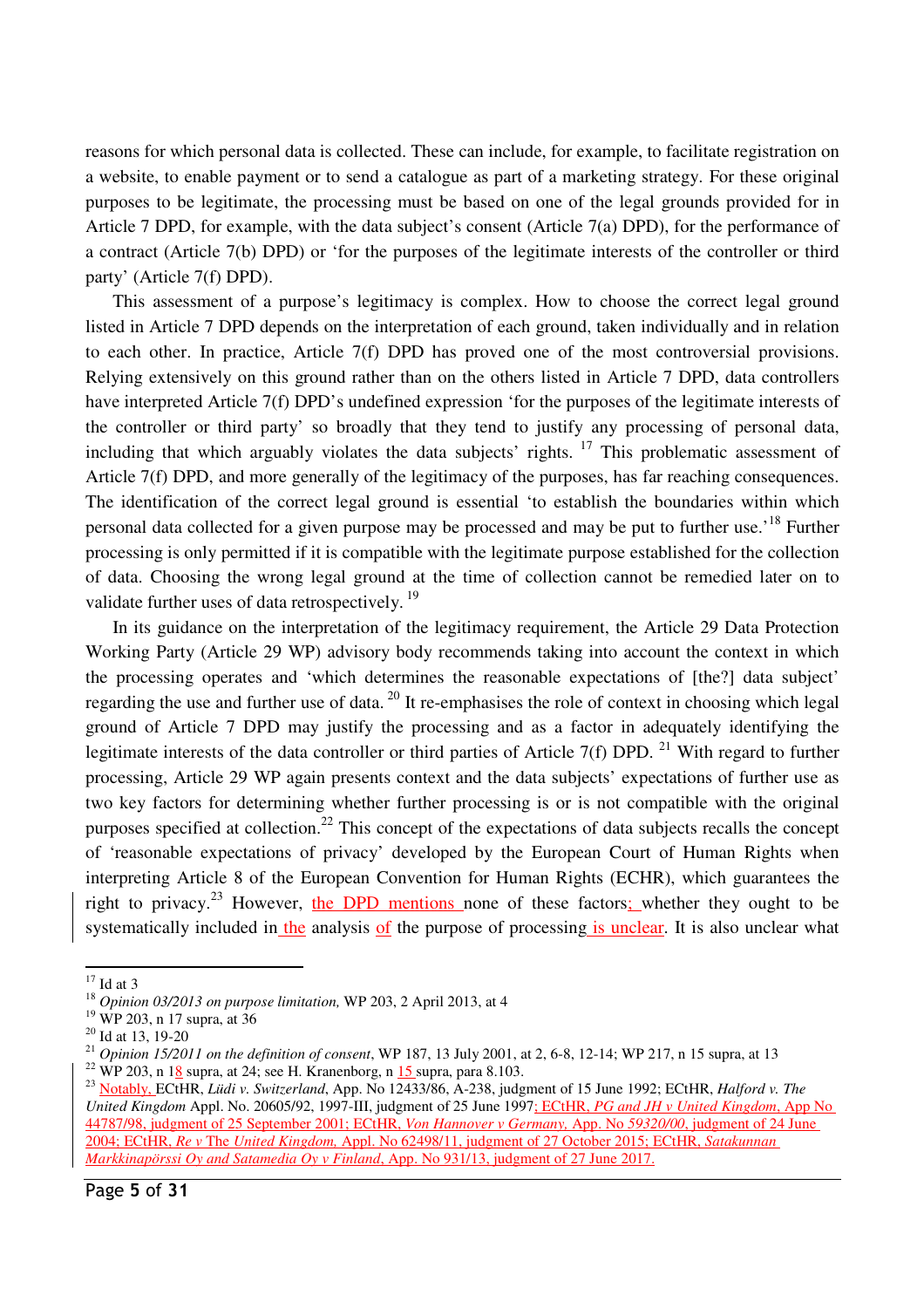context comprises, since Article 29 WP does not provide a definition. The ECJ's interpretation of Articles 6 and 7 DPD will thus be crucial to understanding the purpose requirement and legal grounds of Article 7 DPD.

This analysis under Articles 6  $\&$  7 DPD of the legitimate purpose, and subsequently of the proportionality of processing, must be conducted with regard to the DPD's two-fold objective as stated in Article 1: to 'protect the fundamental rights and freedoms of natural persons, and in particular their right to privacy with respect to the processing of personal data' and to facilitate the flows of data stemming from the processing. Thus, when processing interferes with an individual's rights, the analysis becomes a three-step process. In addition to identifying the processing's legitimate purpose, the data subjects' right(s) which are being interfered with should be determined prior to their weighting.

Only Article 7(f) DPD expressly refers to this identification of the rights interfered with, stating that processing for the purposes of legitimate interests pursued by the controller or third parties may not be possible 'where such interests are overridden by the *interests [or] fundamental rights and freedoms* of the data subject which require *protection under Article 1(1)*' (our emphasis). Although Article 9 DPD identifies the right interfered with as the right to privacy, which must be balanced against freedom of expression, the rest of the DPD is silent on this second step of the analysis. The ECJ will thus have to confirm that, in light of Article 1 DPD, the analysis includes the finding of interference with data subjects' rights.

The rights that processing may interfere with may be the data subjects' right to not be discriminated against<sup>24</sup> or their freedom of expression.<sup>25</sup> However, in most cases, they will be the data subjects' rights to privacy and data protection, as protected by Articles 7 and 8 of the Charter of Fundamental Rights of the European Union (Charter). The right to data protection emerged from, and is thus closely related to, the right to private life under Article 8 ECHR.<sup>26</sup> Yet, the right to data protection is not identical to the right to privacy, despite the two rights often being referred to together. The right to data protection is an autonomous fundamental right recognised in Article 8 of the Charter, distinct from Article 7 of the Charter protecting the right to privacy.<sup>27</sup> Its elements are based on the DPD, with the first one stating the conditions of processing data by reference to the DPD's core principles in Articles 6 and 7 DPD. <sup>28</sup>

<sup>24</sup> Case 524/06, *Huber v Germany*, [2008] ECR I-9705; H. Kranenborg, n 14, paras. 8.43-8.44, 8.121; L. Bygrave, *Data Protection Law: Approaching its Rationale, Logic and Limits* (Kluwer Law International, 2002), at 125-159.

<sup>25</sup> Case 70/10, *Scarlet Extended v Société Belge des Auteurs, Compositeurs et Editeurs SCRL* (SABAM), [2011] ECR I-

<sup>11959;</sup> Case 461/10, *Bonnier Audio AB v Perfect Communication Sweden AB*, [2012] 2 CMLR. 42; Case 275/06

*Productores de Música de Espana (Promusicae) v Telefónica de Espana SAU,* [2008] ECR I-271.

<sup>&</sup>lt;sup>26</sup> On the sources of Article 8 Charter, H. Kranenborg, n  $15$  supra, paras. 8.50-8.68

<sup>&</sup>lt;sup>27</sup> J. Kokott and Ch. Sobotta, 'The distinction between privacy and data protection in the jurisprudence of the CJEU and the ECtHR', in Hijmans and Kranenborg (eds), n 9 supra, at 83-95; O. Lynskey, 'Deconstructing data protection…', n 4 supra; Article 29 WP, 'The Future of Privacy. Joint contribution to the Consultation of the European Commission on the legal framework for the fundamental right to protection of personal data', WP 168, 01 December 2009, at 5.

<sup>&</sup>lt;sup>28</sup> Explanations relating to the Charter of Fundamental Rights of the European Union, O.J., C 303/17, at 21. The second element is the data subjects' rights to access and to the rectification of the data processed; and the third, the requirement that 'compliance with these rules' is under 'the control of an independent authority'. See also Case 31/12, *Google Spain*, para 69.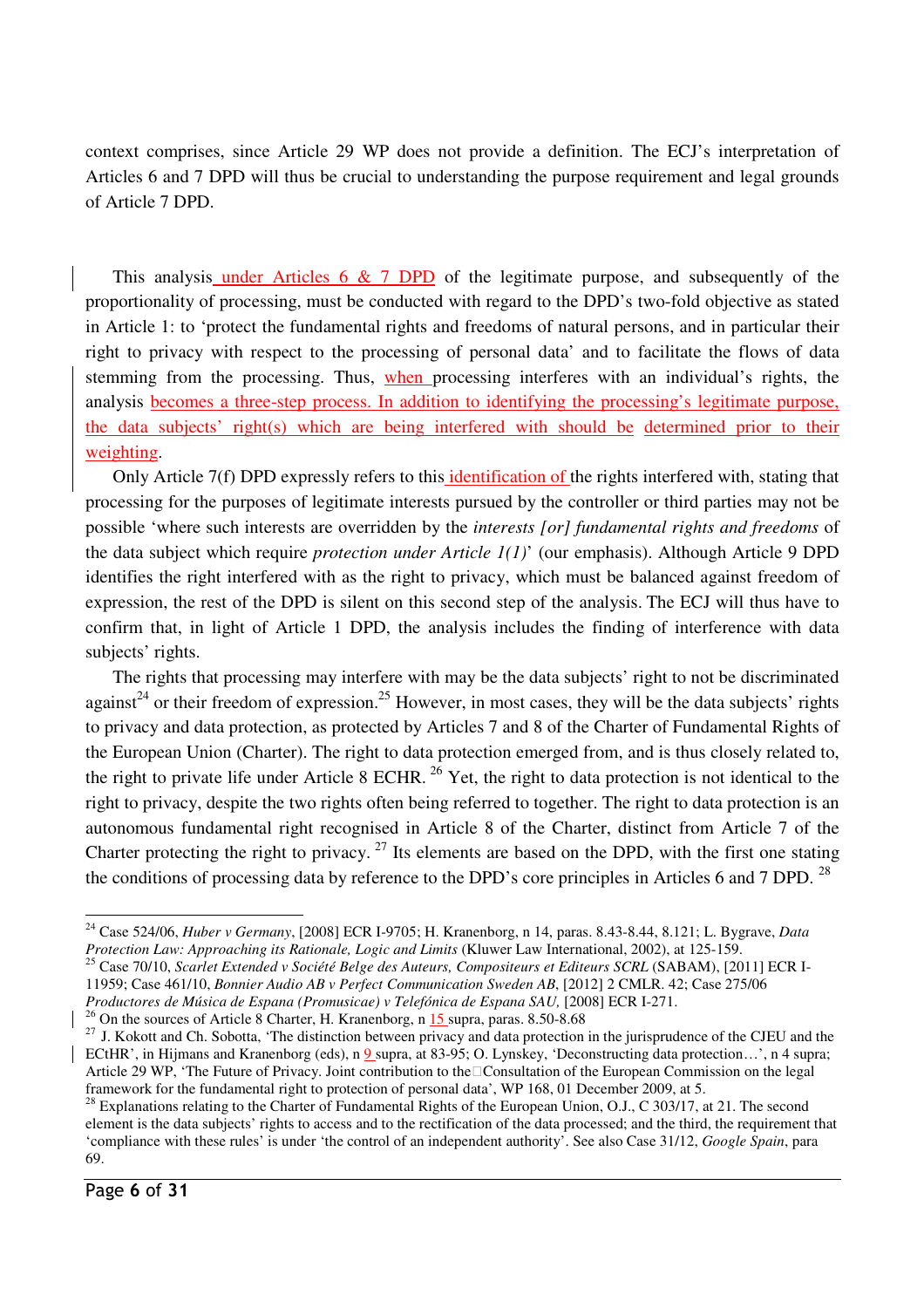Any limitations to these rights guaranteed by the Charter will have to be analysed in light of Article 52(1) of the Charter, which states that limitations must respect the essence of rights and be provided by law, and that, '[s]ubject to the principle of proportionality, [they] may be made only if they are necessary and genuinely meet objectives of general interest recognised by the Union or the need to protect the rights and freedoms of others.' As the ECHR also guarantees the right to privacy and freedom of expression, restrictions on these rights will have to comply with ECHR case law. The articulation between the ECHR and the Charter is set out in Article 52(3) of the Charter, which requires 'the meaning and scope of those rights [in the Charter to] be the same' as those in the ECHR, although 'Union law [may] provi[de] more extensive protection'. However, how the analysis in the Charter and the ECHR fits with that of Articles 6 and 7 DPD is not clearly set out in the texts.

Regarding the first step of the analysis, for Article 29 WP, both the purposes and the legal grounds of Article 7 DPD are concepts 'first used as a requirement in the context of derogations to privacy rights'. They 'subsequently developed into a full principle in data protection law', beyond the right to privacy, but remain related to the concept of 'legitimate aim' in Article 8 ECHR as interpreted by the ECtHR.<sup>29</sup> They also interrelate with the legitimate objectives listed in Article 52 of the Charter: the 'objectives of general interest recognised by the Union' and 'the need to protect the rights and freedoms of others'.

Consequently, the question is whether the identification of legitimate purposes in the DPD extends to identifying 'the general interest' and/or 'the rights and freedoms of others' that may form or be connected to the legitimate objective pursued by the data controller when processing data. Some DPD provisions expressly call for this identification.<sup>30</sup> Other provisions are more implicit but leave little doubt that the rights and/or interests in the processing must be identified.<sup>31</sup> Other provisions, like Article 7(f) DPD, are ambiguous. Article 7(f) DPD refers solely to the data controllers' and third parties' 'legitimate interests', whereas for the data subjects, it asks us to identify either their 'interests' or their 'fundamental rights'. Thus, 'legitimate interests' seems a narrow concept. However, for Article 29 WP, the balancing in Article 7(f) DPD between the legitimate interests of the data controller and the data subjects' rights will differ according to whether the 'legitimate interests' are rather 'trivial' or, on the contrary, 'compelling and beneficial to society at large, such as the interest of the press to publish information about government corruption'.<sup>32</sup> Accordingly, Article 29 WP recommends conducting, prior to the balancing, a detailed analysis of the legitimate interests in Article 7(f) DPD, not only by identifying the context of the processing, as seen earlier, but also by finding out whether or not the data controller exercises a fundamental right, pursues a public interest or serves the interest of a wider community. <sup>33</sup> Article 29 WP favours an interpretation of Article 7(f) DPD that uncovers the various

<sup>&</sup>lt;sup>29</sup> WP 203, n **18** supra, p7; WP 217, n **16** supra, at 6, 17.

 $30$  Directive 95/46, Art. 8(2)(b), 9 and  $\overline{13(1)(g)}$ .

 $31$  Directive 95/46, Art. 8, with Recital 33.

<sup>32</sup> WP 217, n 16 supra, at 24, 34.

 $33$  WP 217, n  $\overline{16}$  supra, at  $\overline{3}$ ,  $\overline{3}$ 4-36.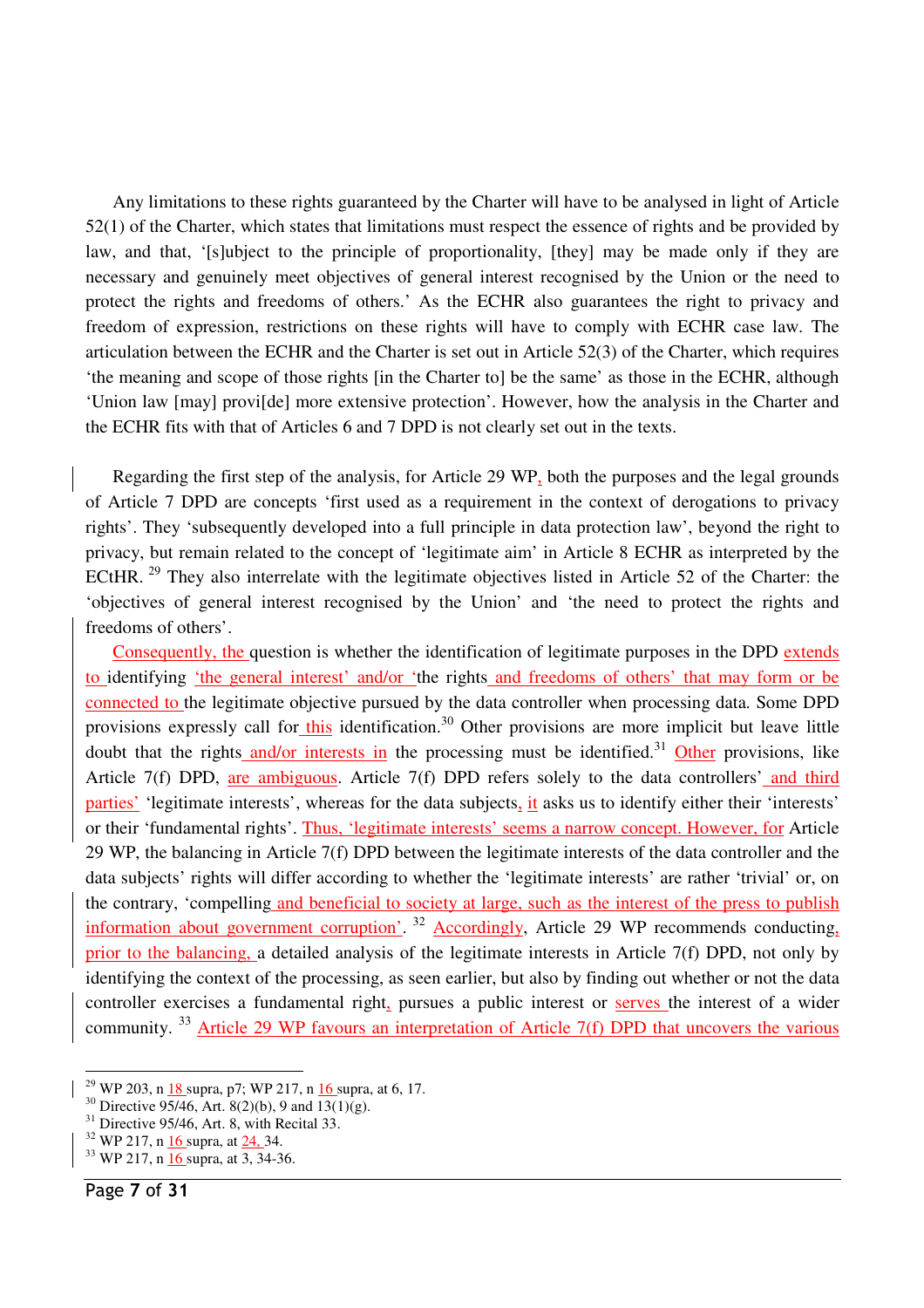factors –context, rights and collective goods- that may gravitate around the data controller's and/or third parties' legitimate interests. Yet, Article 7(f) DPD does not mention them. The ECJ will have to articulate what the identification of the 'legitimate interests' entails.

Regarding the proportionality assessment in the DPD and its articulation with the Charter and the ECHR, the word 'proportionality' does not appear in the DPD.<sup>34</sup> The data must be 'adequate, relevant and not excessive' with regard to the purpose specified (Article  $6(1)(c)$  DPD), and must be processed for 'no longer than necessary for the purposes' which justify collection or further use of data (Article  $6(1)(e)$  DPD). <sup>35</sup> The processing must also be 'necessary' to the legal ground identified in light of Article 7 DPD but 'necessary' is not defined. However, the principle of proportionality is a longstanding principle of EU law outside the field of data protection law.  $36$  It is also central to the protection of fundamental rights in the Charter and in the ECHR. Thus, these various proportionality tests and what they entail should interpolate with the proportionality requirement in the DPD, although it remains for the ECJ to articulate how they do so and whether the factors necessary to the analyses of proportionality overlap.

To summarize, the structure of an analysis is likely to include two preliminary steps - identifying the legitimate objective pursued by the data controller when processing data, and finding out whether the processing interferes with data subjects' rights – before assessing the proportionality of the processing. The ECJ's interpretation of the DPD will be crucial to understand how the proportionality requirement in the DPD should be interpreted, in particular: whether the correct identification of legitimate purposes depends on establishing the context of the processing and the related expectations of data subjects as to the uses and further uses of data; whether Article 7(f) DPD – or other grounds of processing- requires more than just identifying 'the legitimate interests of the data controllers or third parties' and according to which criteria: context, data controller's or third parties' right(s) and broader interests of the wider community.

# **B – The ECJ's interpretation of the DPD and its criticisms in light of the wider concerns on proportionality in constitutional adjudication**

The ECJ confirmed that 'the provisions of Directive 95/46, in so far as they govern the processing of personal data liable to infringe fundamental freedoms, in particular the right to privacy, must

<sup>-</sup> $34$  L. Bygrave, n 1 supra, at 148.

 $35$  Data must also be accurate and when necessary up to date (Article 6(1)(d) Directive 95/46). There are a number of derogations to these principles, but given their complexity and the objective of this section, the derogations will not be examined here.

<sup>36</sup> L. Bygrave, n 1 supra, p. 148; Ch. Tranberg, n 4 supra, at 240; see further, P. Craig and G. De Búrca, *EU Law* (OUP, 2015) at 526-33; T.I. Harbo, 'The Function of the Proportionality Principle in EU Law', (2010) 16 *European Law Journal* 158, 165.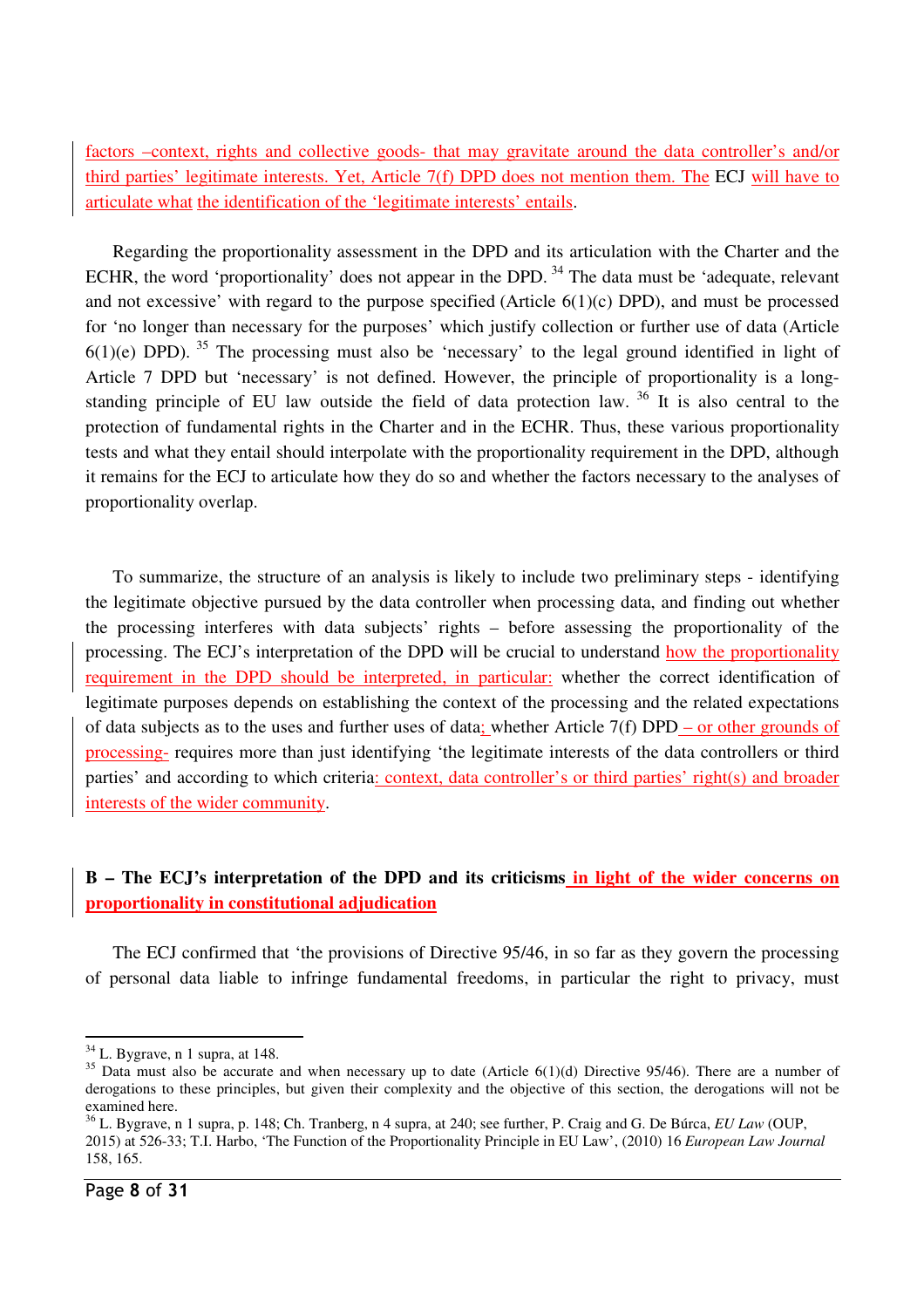necessarily be interpreted in the light of fundamental rights',  $37$  a situation which is 'characteristic of the interpretation of the Data Protection Directive'.<sup>38</sup> The analysis thus has two steps prior to the proportionality assessment: the identification of a legitimate objective, and finding interference and assessing its seriousness. Furthermore, the ECJ specifies that a breach of Article 8 ECHR leads to a breach of the necessity criterion of the DPD.<sup>39</sup> Although the ECJ does not consistently refer to Article  $52(1)$  of the Charter in its decisions,  $40$  it has also affirmed that interference with data subjects' rights 'recognised by Articles 7 and 8 of the Charter [must be] justified having regard to Article 52(1) of the Charter'.<sup>41</sup> The ECJ thus applies the traditional three-prong test of proportionality: suitability (is the measure suitable, appropriate or relevant to the legitimate objective pursued?), necessity (is the measure required to fulfil the objective pursued and is it the least restrictive?), which often the ECJ merges with the third prong,<sup>42</sup> proportionality *stricto sensu*, which consists of a weighting of interests where the interference with fundamental rights is assessed against the importance of the objective pursued to determine whether or not there is an undue burden on the individual. <sup>43</sup>

With regards to proportionality *stricto sensu*, it was initially felt that, in a number of cases, <sup>44</sup> the ECJ did not provide sufficient guidelines to the national courts on how to strike a balance between conflicting fundamental rights.<sup>45</sup> With subsequent cases,  $46$  many of these early criticisms proved unfounded.<sup>47</sup> Nevertheless, the ECJ remains criticised for the poor quality of its balancing, due to its failure to first establish in greater details the two main aspects of its analysis: the processing's legitimate objective(s), and the interference with the data subjects' rights. A review of these criticisms will be followed by a presentation of the wider context, i.e. the debate on proportionality.

<sup>-</sup><sup>37</sup> Case 131/12, para 68. The Court cited the Joined Cases 465/00, 138/01 and 139/01, *Rechnungshof v Österreichischer Rundfunk*, [2003] ECR I-4989; Case 212/13, *František Ryneš v Úřad pro ochranu osobních údajů*, OJ C 46, 09/02/2015 at 6, para 29

<sup>38</sup> Case 73/07, *Tietosuojavaltuutettu v Satakunnan Markkinapörssi Oy* (*Satamedia*), [2008] ECR I-9831, Opinion of AG Kokott, EU:C:2008:266, para 44

<sup>39</sup> Case 465/00, *Rechnunghof*, para 91

<sup>&</sup>lt;sup>40</sup> H. Kranenborg, n 15 supra, para. 8.163-8.164; S. Peers and S. Prechal, n 4 supra, paras. 52.53-52.56, 52.61

<sup>41</sup> Joined Cases 92/09 & C-93/09, *Volker und Markus Schecke GbR and Hartmut Eifert v Land Hessen*, [2010] ECR I-11063, para 64; Case 291/12 *Michael Schwarz v Stadt Bochum*, EU:C:2013:670, para 33

<sup>42</sup> Case 465/00, *Rechnunghof*, para 76, 82-83; Case 73/07, *Satamedia*, para 56; Joined Cases 92/09 & C-93/09, *Schecke* para 74; Case 212/13, *Rynes*, para 28; Case 362/14 *Schrems*, para 92

<sup>43</sup> R. Alexy, *A Theory of Constitutional Rights* (Trans. Julian Rivers) (Oxford University Press, 2002). (1st. ed. in German 1985), 102; P. Craig and G. de Burca, n 36 supra, at 526-33; T. Tridimas, *The General Principles of EU Law* (Oxford University Press,  $3^{rd}$  ed, at 139; T.I. Harbo, n 36 supra, 165; M. Cohen-Eliya, Moshe and I. Porat, 'American balancing and German proportionality: The historical origins.' (2010) 8(2) *International Journal of Constitutional Law* 263.

<sup>44</sup> Case 465/00, *Rechnunghof*, para 88; Case 101/01, *Bodil Lindqvist*, [2003] ECR I-12971; Case 73/07, *Satamedia*; Case 275/06 *Promusicae*.

<sup>45</sup> P. Oliver, 'The protection of privacy in the economic sphere before the European Court of Justice.', (2009) 46 *Common Market Law Review* 1443; M. Tzanou, 'Balancing Fundamental Rights: United in diversity? Some Reflections on the Recent Case Law of the European Court of Justice on Data Protection.', (2010) 6 *Croatian Yearbook of European Law and Policy* 53; F. Coudert and E. Werkers, 'In the aftermath of the Promusicae case: how to strike the balance?', (2010) 18 *International Journal of Law and Information Technology* 50, 51. Contra X. Groussot, 'Rock the KaZaA: Another Clash of Fundamental Rights', (2008) 45 *Common Market Law Review* 1745, 1761; H. Kranenborg, n 15 supra, para 8.42; S. Peers and S. Prechal, n 4 supra, paras. 52.55, 52.64.

<sup>46</sup> Case 70/10, *Scarlet Extended*; Case 360/10, *SABAM v Netlog*.

<sup>&</sup>lt;sup>47</sup> L. Bygrave, n 1 supra, at 149; D. Erdos, n 4 supra, 130-132; F. Ferretti, <u>'Data protection and the legitimate interest of data</u> controllers: much ado about nothing or the winter of rights?' (2014) 51 *Common Market Law Review* 843, 860-861; contra F Fontanelli, n 5 supra, 651-652.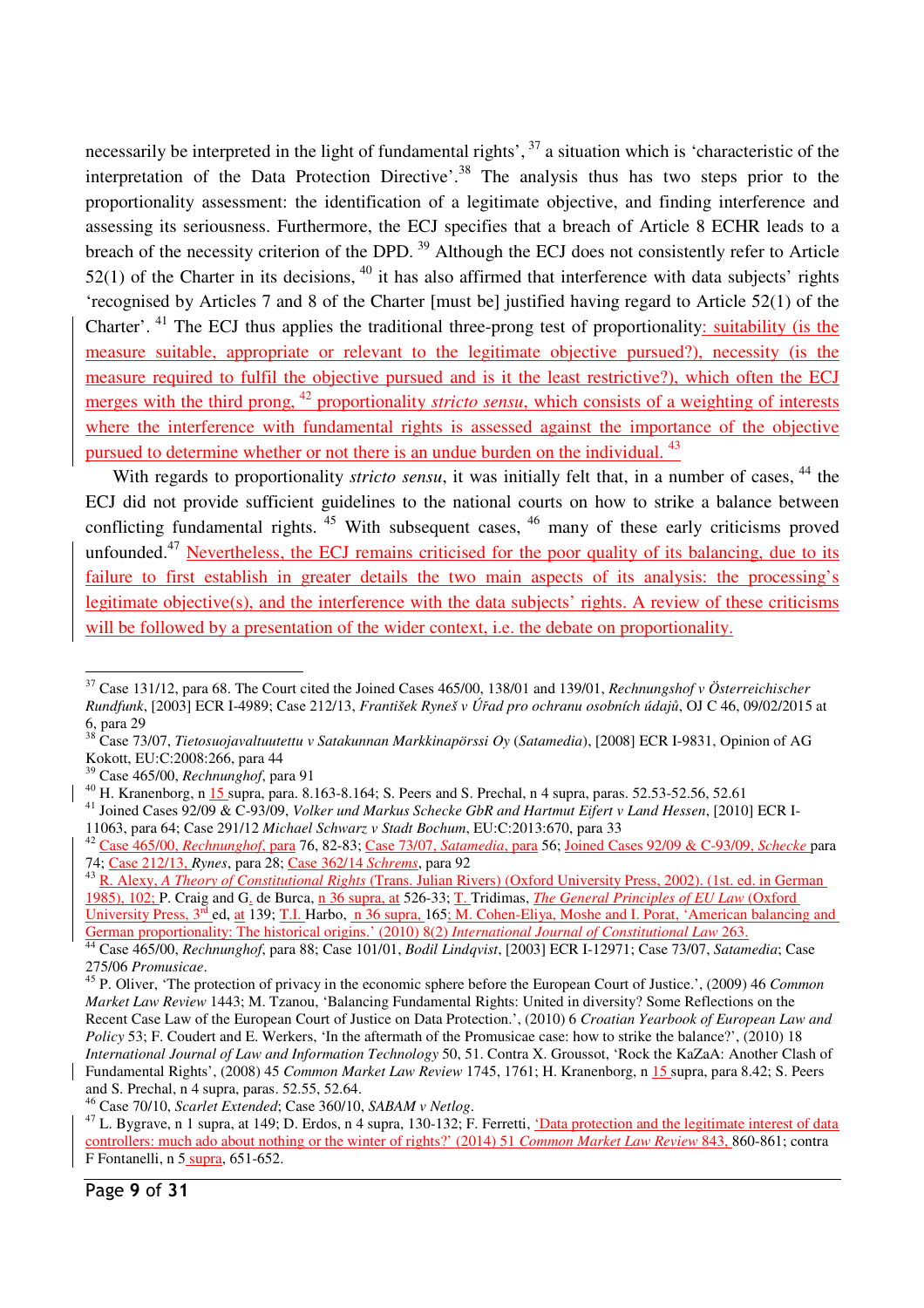The first set of criticisms concerns the ECJ's perceived restrictive approach to the determination of the data controller's legitimate objective in light of Article 52(1) of the Charter and/or with regard to the wording of Article 7(f) DPD. For critics, if the ECJ had identified the rights which exercise the processing may facilitate or reflect, its balancing at the proportionality stage would have been more complete and precise. Three cases illustrate the matter.

In *Schecke*, the ECJ had to interpret Regulation 45/2001, which transposed the DPD for the EU institutions. The question was whether the objective of transparency could justify the EU Commission and EU Council requiring the publication of the names of individuals who received EU subsidies. Assessing the question in light of Article 52(1) of the Charter, the ECJ considered that the objective of transparency pursued by the EU institutions constituted an 'objective of general interest recognised by the Union'. However, it did not enquire, as Article  $52(1)$  of the Charter suggests, as to whether the legitimate objective could also facilitate the protection of the rights and freedoms of others, here the exercise by EU citizens of their right to access European Parliament, Council and Commission documents under Article 42 of the Charter. By not extending its analysis beyond the 'general interest', the ECJ might have sought to exercise judicial restraint, <sup>48</sup> but some have argued that the ECJ should have identified the rights that needed to be protected rather than just the data controller's 'interest', with the consequence that the balancing test would have been different.<sup>49</sup>

This issue extends to the interpretation of Article 7(f) DPD. In *Asnef*, a credit bureau and a marketing company which wished to process data as part of their business contested the blanket ban that Spanish authorities established on the processing of all private data.<sup>50</sup> Although the ECJ initially cited Article 52(1) of the Charter, it focused solely on interpreting the DPD. It accepted that the ban violated Article 7(f) DPD, and thus implicitly recognised the companies' legitimate interests in processing data. However, it did not enquire as to whether the legitimate interests may reflect the exercise of the companies' right to conduct business as guaranteed by Article 16 of the Charter.<sup>51</sup> The ECJ was faithful to the wording of Article 7(f) DPD, but there were concerns about the subsequent balancing, since the interests for processing could 'be interpreted as prevailing over established rights' and that the data subjects' right to privacy would then be impoverished.<sup>52</sup> It is indeed a familiar

<sup>48</sup> M. Bobek, 'Joined Cases C-92/09 and C-93/09, *Volker und Markus Schecke GbR and Hartmut Eifer*t, Judgement of the Court of Justice (Grand Chamber) of 9 November 2010 NYR.' (2011) 48 *Common Market Law Review* 2005, at 2015. <sup>49</sup> S. Peers and S. Perchal, n 4 supra, para 52.51; A-S. Lind and M. Strand, 'A New Proportionality Test for Fundamental Rights?: The Joined Cases C-92/09 and C-93/09 Volker und Markus Schecke GbR (C-92/09) and Hartmut Eifert (C-93/09) v. Land Hessen. Report', in Swedish Institute for European Policy Studies, (2011) *European Policy Analysis* 7 http://www.sieps.se/sites/default/files/2011\_7epa.pdf (accessed 04 February 2017); for the link between transparency and Article 42 Charter, see P. Leino, 'Just a little sunshine in the rain: the 2010 case law of the European Court of Justice on access to documents.' (2011) 48 *Common Market Law Review* 1215, at 1217.

<sup>50</sup> Joined Cases 468/10 and 469/10, *Asociación Nacional de Establecimientos Financieros de Crédito (ASNEF) and Federación de Comercio Electrónico y Marketing Directo (FECEMD) v Administración del Estado*, [2011] ECR I-12181.  $51$  S. Peers and S. Prechal, n 4 supra, paras. 52.61, 52.72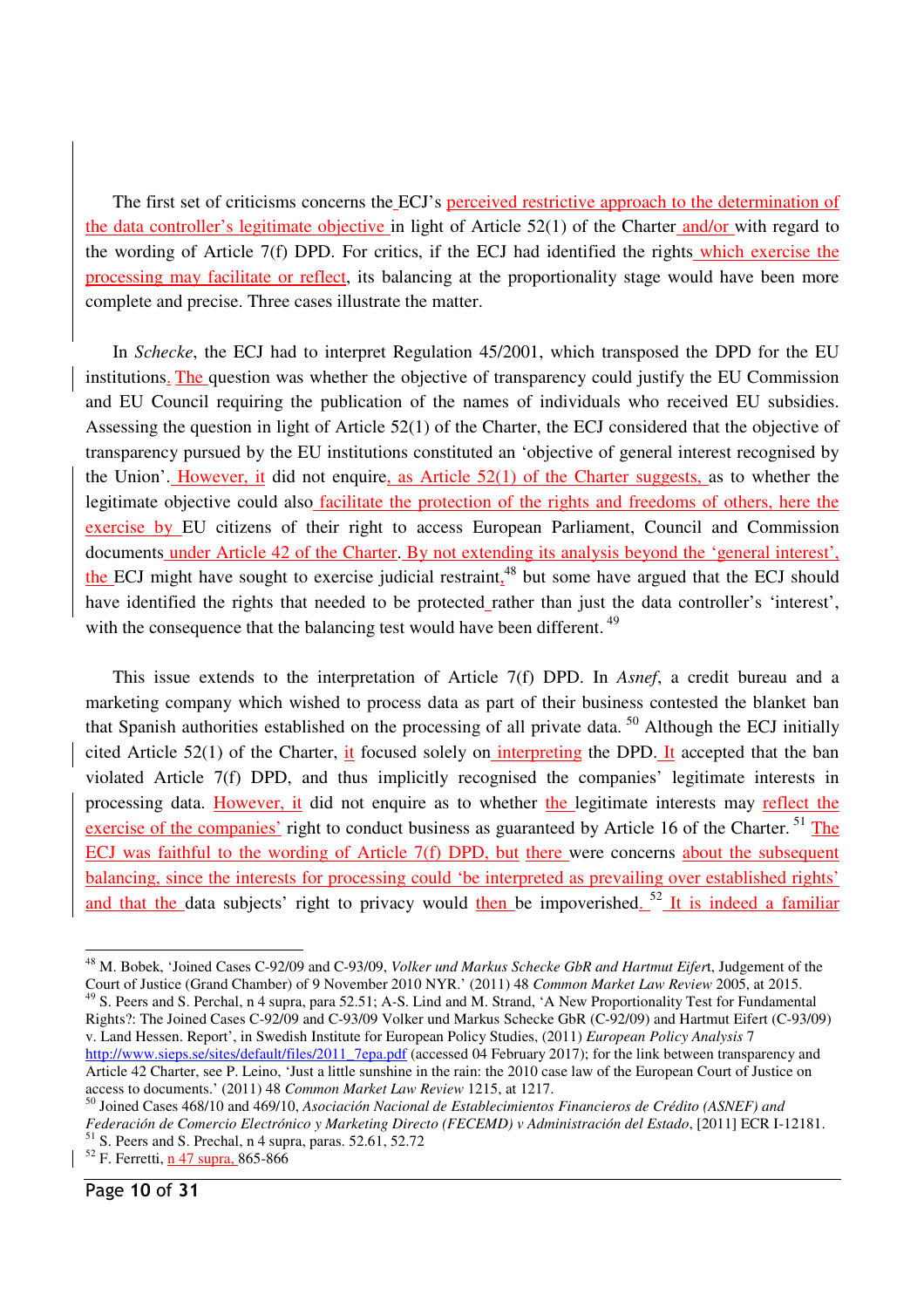criticism in human rights law, beyond the field of data protection law, that balancing interests against fundamental rights, instead of rights against rights, may lower the protection due to fundamental rights.<sup>53</sup> Consequently, it was submitted that the interests should prevail only when they are 'upheld by the law' and correspond to a data controller or a third party exercising a fundamental right.<sup>54</sup>

With *Google Spain*, this danger of interests overriding rights seems to have been averted. The ECJ had to decide whether or not a data subject could request that search engine Google stop processing some personal data and thus delist a link to personal information appearing in search results. Google justified its processing on the basis of its legitimate interests and of those of third parties as per Article  $7(f)$  DPD. The ECJ identified these interests, referred to as 'economic interests',<sup>55</sup> for Google as data controller, and for third parties as 'the legitimate interest of internet users potentially interested in having access to that information'.  $56$  The ECJ also named data subjects' rights to privacy and data protection. Following the wording of Article 7(f) DPD, with no reference to Article 52(1) of the Charter, it then declared that data subjects' rights 'override as a rule' the legitimate interests of a data controller and internet users.<sup>57</sup> The apparent effect of the *Google Spain* decision is to strengthen data subjects' position rather than weakening it, thus putting an end to the concerns about the balancing outcome expressed after *Asnef*.

Nevertheless, the decision has attracted strong criticisms, for the same reasons as before: the ECJ's failure to establish the fundamental rights which exercise Google's processing facilitates, with the consequence that the ECJ did not discuss the contextually relevant positions of these rights. The ECJ did not follow Article 29 WP's interpretation of Article 7(f) DPD about the data controller's legitimate interests. It did not identify Google's right to conduct a business pursuant to Article 16 of the Charter, whereas its Advocate General did<sub>1</sub><sup>58</sup> and thus did not discuss which weight to attach to this right, or how Google's business would be impacted by the measure the ECJ imposed on Google.<sup>59</sup> It did not identify either 'the legitimate interest of internet users […] in having access to that information' as their freedom of information and expression protected by Article 11 of the Charter and Article 10 of the ECHR. Consequently, it did not discuss the role of private actors such as Google have in enabling the public to exercise this fundamental right, and how as a collective good, this right could be weighted against an individual's right to privacy. Thus, the ECJ's balancing was presented as one-sided, biased towards strong protection of data subjects' rights that peremptorily disregarded the freedom of

<sup>53</sup> S. Tsakyrakis, <u>n 6 supra, 470-472; F. Fontanelli, n 5 supra, 631-632; but, M. Khosla n 6 supra, 300-305; K. Möller, n 6</u> supra, 717-721; K. Lenaerts, and J. Gutiérrez-Fons, n 6 supra, 1652-1653.

 $<sup>54</sup>$  F. Ferretti, n  $\frac{47 \text{ supra}}{200}$ , 866.</sup>

<sup>55</sup> Case 131/12, *Google Spain*, paras. 56, 81, 97, 99; contrast with Case 70/10, *Scarlet Extended*; Case 360/10 *Belgische Vereniging van Auteurs, Componisten en Uitgevers CVBA (SABAM) v Netlog NV*, [2012] CMLR 18; Case 461/10, *Bonnier*, where ISPs are recognized expressly a right to conduct business.

<sup>56</sup> Case 131/12, *Google Spain*, para 81.

 $^{57}$  Id para 97. In the English version, Article 7(f) DPD uses the verb 'to override', but in French, refers to 'to prevail' (prevaloir). Although respectful of the DPD's wording, the ECJ's choice of terms may not help appeasing those concern about freedom of expression as the English verb suggests an additional imperative absent in the other languages. To override would be translated in French by 'supplanter' (to supplant) or even 'passer outre', the latter meaning 'to carry on regardless of'. All versions of Google Spain though keep the expression 'as a rule', absent from the text of the Directive. <sup>58</sup> Advocate General, Opinion, EU:C:2013:424, para 95; for the ECJ, see also Case 70/10, *Scarlet Extended*, para 48.

 $59$  F. Fontanelli, n 5 supra, 644-645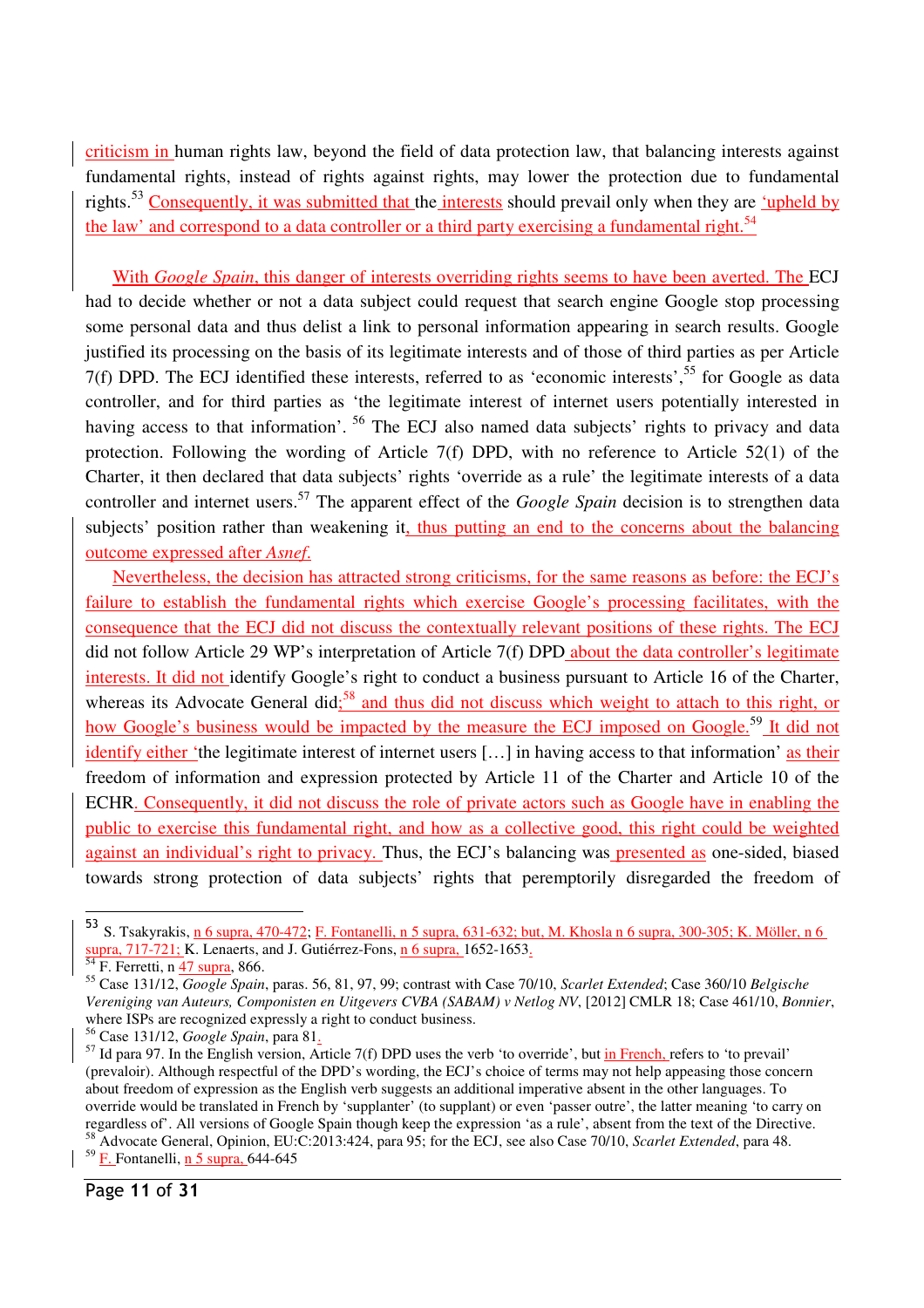expression of internet users.  $60$  The ECJ was said to have compromised its ability to provide effective guidance on how all the rights at stake, not just the right to privacy, shape the boundary between legitimate and illegitimate processing practices.

The second set of criticisms concerns the *Bavarian Lager* (*BL*) and *Google Spain* decisions but also raises more general questions about which factors the ECJ must identify and take into account when assessing the interference with data subjects' rights.

In *BL*, where the courts had to interpret Regulation 45/2001 which transposed the DPD, the question before the EU Courts was whether or not publishing the names of company representatives present at a meeting constituted interference with the right to privacy and, if so, whether the interference was justified.<sup>61</sup> Three different answers were given. For the General Court (GC), although Article 8 ECHR does not exclude 'professional or business activities' from the concept of private life, i.e. interactions 'in [a] public context',  $62$  there was no interference with the individuals' right to privacy because in these particular circumstances their participation in a meeting as part of their professional activities did 'not fall within the sphere of th[e] persons' private life'. <sup>63</sup> Consequently, the GC did not assess the proportionality of the processing measure. By contrast, on appeal, Advocate General Sharpston considered that there was potential interference with the right to privacy but that the context and the objective of transparency justified the interference and thus the disclosure.<sup>64</sup> The ECJ also found the processing measure to constitute interference with the data subjects' right but made no reference to context and reached a different outcome from that of its Advocate General.

If the criterion for defining interference with the right to privacy is the disclosure of personal data, as the ECJ implied in *BL*, then the GC could not have concluded that there was no interference. Yet, one critic argued that the GC had chosen the correct interpretation because the *context*, here the business activities, indicated that the individual could not *expect* to have a privacy interest in a name written in an official document but rather should expect the disclosure of this personal information.<sup>65</sup>

How to assess these conflicting interpretations is difficult in the absence of any reference to context and the expectations of data subjects in the DPD transposed in Regulation 45/2001. These two factors, we recall, were referred to by Article 29 WP but in relation to identifying the legitimate purposes justifying processing, not in relation to the interference with data subjects' rights. Looking at the Court's case law in data protection, the ECJ tends to refer to 'all the circumstances' <sup>66</sup> of a case in its reasoning but without more detail concerning whether this is a reference to context and/or to data

<sup>60</sup> O. Lynskey, 'Control over Personal Data in a Digital Age', n 4 supra, 531; Ch. Kuner, n 4 supra, 30; E. Frantziou, n 4, 769-770; F. Fontanelli, n 5 supra, 644-645

 $<sup>61</sup>$  Regulation 45/2001 had to be interpreted in relation to Regulation 1049/2001.</sup>

<sup>62</sup> Case 28/08 P,*European Commission v Bavarian Lager Co. Ltd*., [2011] CMLR 1, para 114, citing ECtHR, *Halford*, and ECtHR, *P.G. and J.H. v. United Kingdom*, Appl. No. 44787/98, judgment of 25 September 2001; see also paras. 123, 130. <sup>63</sup> Case T-194/04, *Bavarian Lager v Commission of the European Communities* [2007] ECR II-4523, para 131, and paras. 125-128.

<sup>64</sup> Case 28/08 P, Opinion of AG Sharpston, EU:C:2009:624, para 192

<sup>65</sup> O. Lynskey, 'Deconstructing data protection', n 4 supra, 583; similarly, P. Leino, n 49 supra, 1239

<sup>66</sup> For example, Case 465/00, *Rechnungshof*, paras. 67, 76; Case 131/12, *Google Spain*, para 94.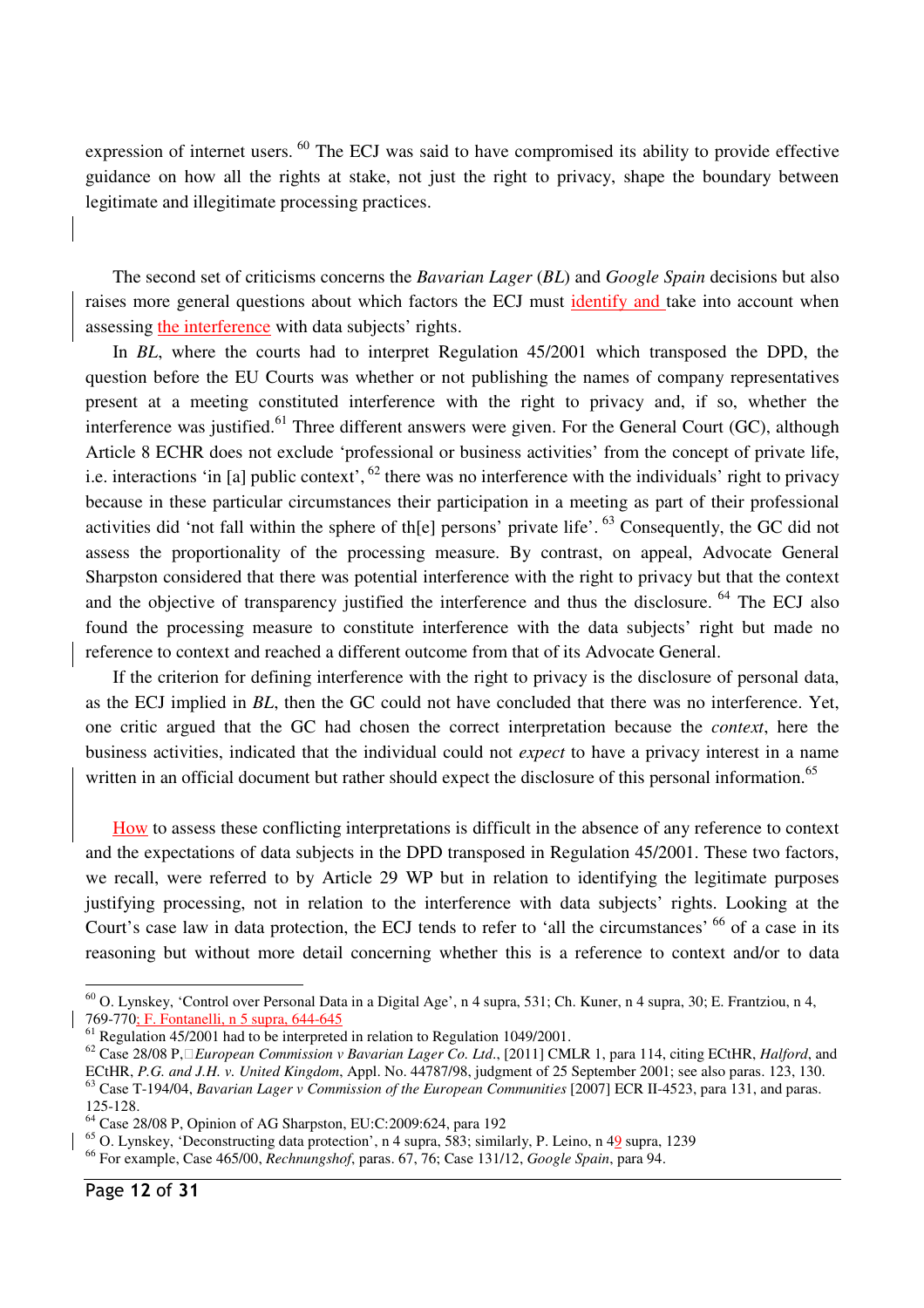subjects' expectations of privacy. In *Google Spain*, the ECJ emphasized the seriousness of the interference by noting a change in the large number of actors involved and the breadth of data processed, leading to a detailed picture of a person's life.<sup>67</sup> Implicit in this statement is that the new processing measures challenged past expectations of privacy that rested on a smaller number of actors and collected and used data points. However, the ECJ did not expand on this change and did not use the wording 'expectations of data subjects' or refer to the ECHR case law about 'reasonable expectations of privacy'. Put differently, the ECJ did not explain in detail 'the content and reach of these rights' to privacy and data protection or 'define them in light of the changed circumstances to which they apply.<sup>'68</sup> Coupled with the first criticism that the ECJ did not identify in sufficient details the legitimate interests of Google and of the internet users as third parties, "the reasoning of the Court [was said to be] very cavalier in treating the steps of the proportionality analysis, and in specifying the relative strength of its variables."<sup>69</sup>. The ECJ did not take proportionality 'seriously'.<sup>70</sup>

One author went even further, that the ECJ's use of proportionality in internet-related cases is a mask for policy-based decisions and that the ECJ should drop the proportionality test and adopt 'freestyle judicial reasoning' in this instance.  $\frac{71}{1}$  It is an extreme position, but this criticism of the ECJ fits within the wider debate as to the merits of the proportionality test in constitutional law, human rights and other areas of EU law.

Alexy, who theorised the three-prongs proportionality test developed by the German Federal Supreme Court and adopted by the ECJ, argues that, with regards to proportionality *stricto sensu*, a rational decision on the weighting of interests can be reached and is encapsulated into a weighting (mathematical) formula.<sup>72</sup> Conversely, others, such as Habermas and Schlink, consider that balancing lacks rational standards and is thus arbitrary and subjective 'according to customary standards and hierarchies'.<sup>73</sup> Tsakyrakis, 'rejecting the myth of mathematical precision', describes proportionality as saying 'nothing about how various interests are to be weighted<sup> $74$ </sup>. Proportionality assumes that 'a common metric in the weighing process' exists whereas, for Tsakyrakis, fundamental rights can promote 'incommensurable values' that cannot be balanced; and if a common metric can be found, then balancing is not needed.<sup>75</sup>

In response, some argue that balancing remains possible because it is contextual. So long as the ECJ is guided by the particularity of the situation and carefully structures each step of its reasoning to discuss the legal, moral or political theories it engages with, the risk of arbitrariness should be

<sup>-</sup><sup>67</sup> Case 131/12, *Google Spain*, para 80.

 $68$  E. Frantziou, n 4 supra, 768.

 $69$  F. Fontanelli, n 5 supra, 645.

 $\frac{70}{10}$  E. Frantziou, n 4 supra, 768; F. Fontanelli, n 5 supra, 647

 $\overline{71}$  F. Fontanelli, n 5 supra, 660.

 $\frac{1}{72}$  Notably, R. Alexy, n 43 supra; R. Alexy, n 6 supra.

<sup>73</sup> J. Habermas, *Between Facts and Norms* (Trans. William Rehg) (Polity, 1996), (1st. ed. in German 1992), 259; see R. Alexy, 'On balancing and subsumption. …', n 6 supra, 436; F. Fontanelli , n 5 supra, 645

<sup>74</sup> S. Tsakyrakis, n 6 supra, 471-472

 $\overline{^{75} \underline{\text{Id}}}.$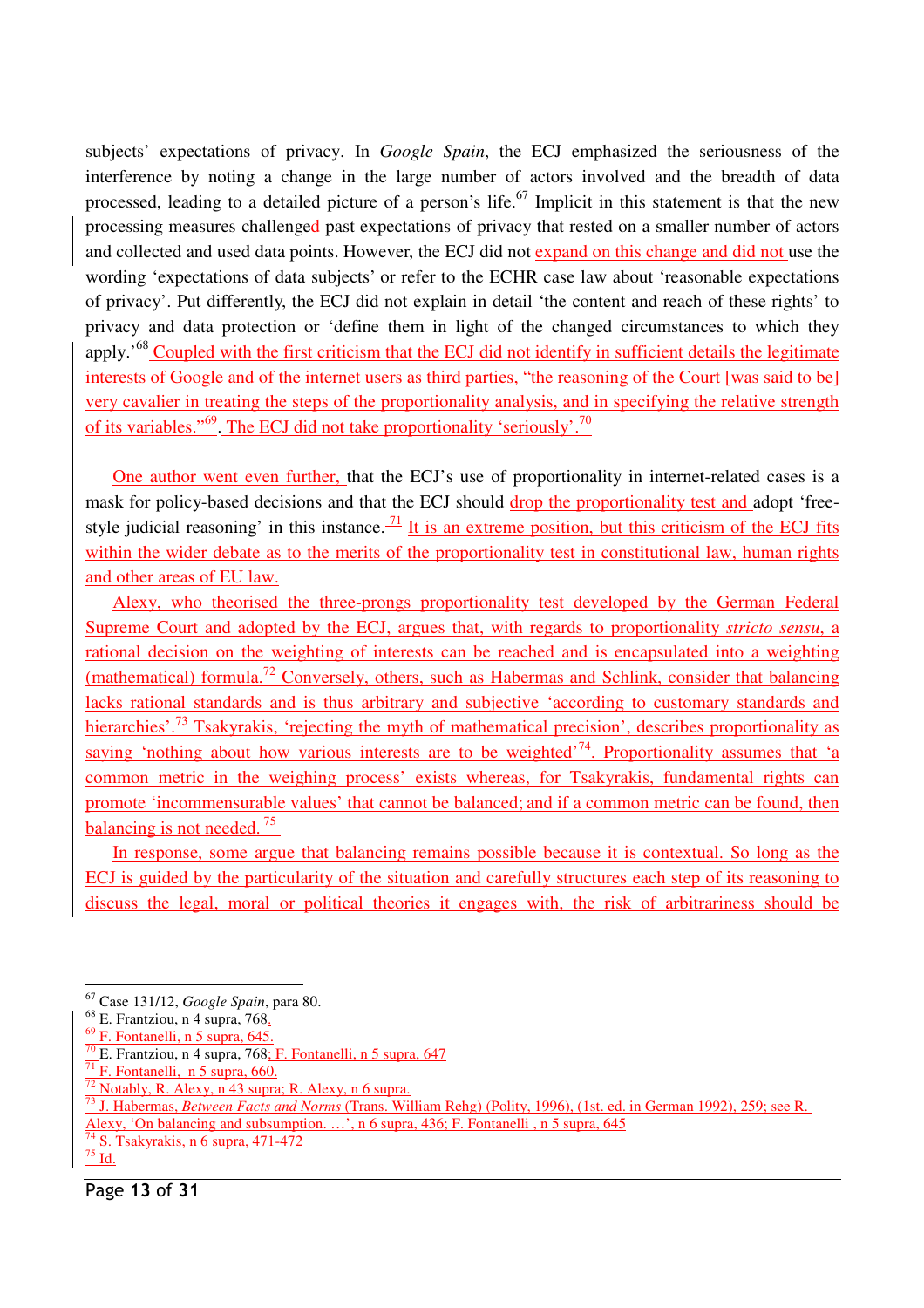avoided.<sup>76</sup> In turn, Alexy explains that the weight formula does not 'replace argumentation by calculation<sup>'77</sup>. One still has to establish the intensity of the interference, i.e. the degree of nonsatisfaction of or detriment to the first principle; then the degrees of importance, i.e. the 'importance of satisfying the competing principle'; before finally discussing "whether the importance of satisfying the latter principle justifies the detriment to or non-satisfaction of the former $178$ . Alexy also distinguishes between the abstract weight given to rights in constitutional law, whether in national constitutions, the Charter or the EU treaties, and the concrete weight that they have when they are applied in different situations. Alexy's mathematical formula attempts to capture all the different factors that a Court should identify and discuss in a given context, bearing in mind that "the more heavily an interference with a constitutional right weighs, the greater must be the certainty of its underlying premises." (epistemic factor).<sup>79</sup> However, as Alexy concedes to his critics, "the weight formula, indeed, does not tell us 'how the concrete weights to be inserted into the formula are identified, measured, and compared' [165]." 80

In data protection law, it is notably these weights that are problematic to identify and balance. As Fontanelli explains for *Google Spain*, the new technologies challenge the circumstances under which the relevant rights have developed, particularly the right to privacy; it can be 'difficult to gauge factually' the harmful effects of processing.<sup>81</sup> Thus, whilst acknowledging that Alexy's formula "envisages 'abundant criteria to label a proposition as correct or incorrect' and provides [...] a 'structured form of inquiry'', Fontanelli argues that balancing the rights of so many different stakeholders (data controllers, data subjects, other users of the internet) is 'a devilish task' and that proportionality, ill-suited to provide a rational outcome, should be abandoned. <sup>82</sup>

Yet, this advocated path does not resolve the fundamental question that led to the author's criticism of proportionality: even if it abandons proportionality, what factors should a court taken into account in its reasoning so as to reach a suitable outcome that is not perceived as arbitrary? The EU institutions were certainly not convinced to abandon proportionality as a method of adjudication when they enacted the GDPR. Despite the criticisms at the ECJ's decisions, proportionality has been confirmed as a key principle in the GDPR, with some changes introduced as an attempt to provide some answers to the criticisms.

 $^{76}$  J. Bengoetxea, N. MacCormick, and L. Moral Soriano, 'Integration and integrity in the legal reasoning of the European Court of Justice', in G. De Búrca and J. Weiler (eds.), *The European Court of Justice* (OUP, 2001), 44, 64-65; T. I. Harbo, n 36 supra, 182; J.S Sampaio, 'The Contextual Nature of Proportionality and Its Relation with the Intensity of Judicial Review', in L. Coutinho, M. La Torre, and S. Smith (eds), *Judicial Activism. Ius Gentium: Comparative Perspectives on Law and Justice*, vol 44 (Springer, 2015), 137.

<sup>77</sup> R. Alexy, 'The Absolute and the Relative Dimensions of Constitutional Rights.', (2016) 37(1) *Oxford Journal of Legal Studies* 31, 39.

<sup>&</sup>lt;sup>78</sup> R. Alexy, 'On balancing and subsumption. ...', n 6 supra, 437.

 $\frac{79}{10.446}$ 

<sup>80</sup> R. Alexy, 'Comments and Responses', in M. Klatt (ed.) *Institutionalized reason: the jurisprudence of Robert Alexy* (Oxford University Press, 2012), 319, 334

<sup>81</sup> F. Fontanelli, n 5 supra, 645-647, 657-658.

 $82$  Id. 643, 658, 660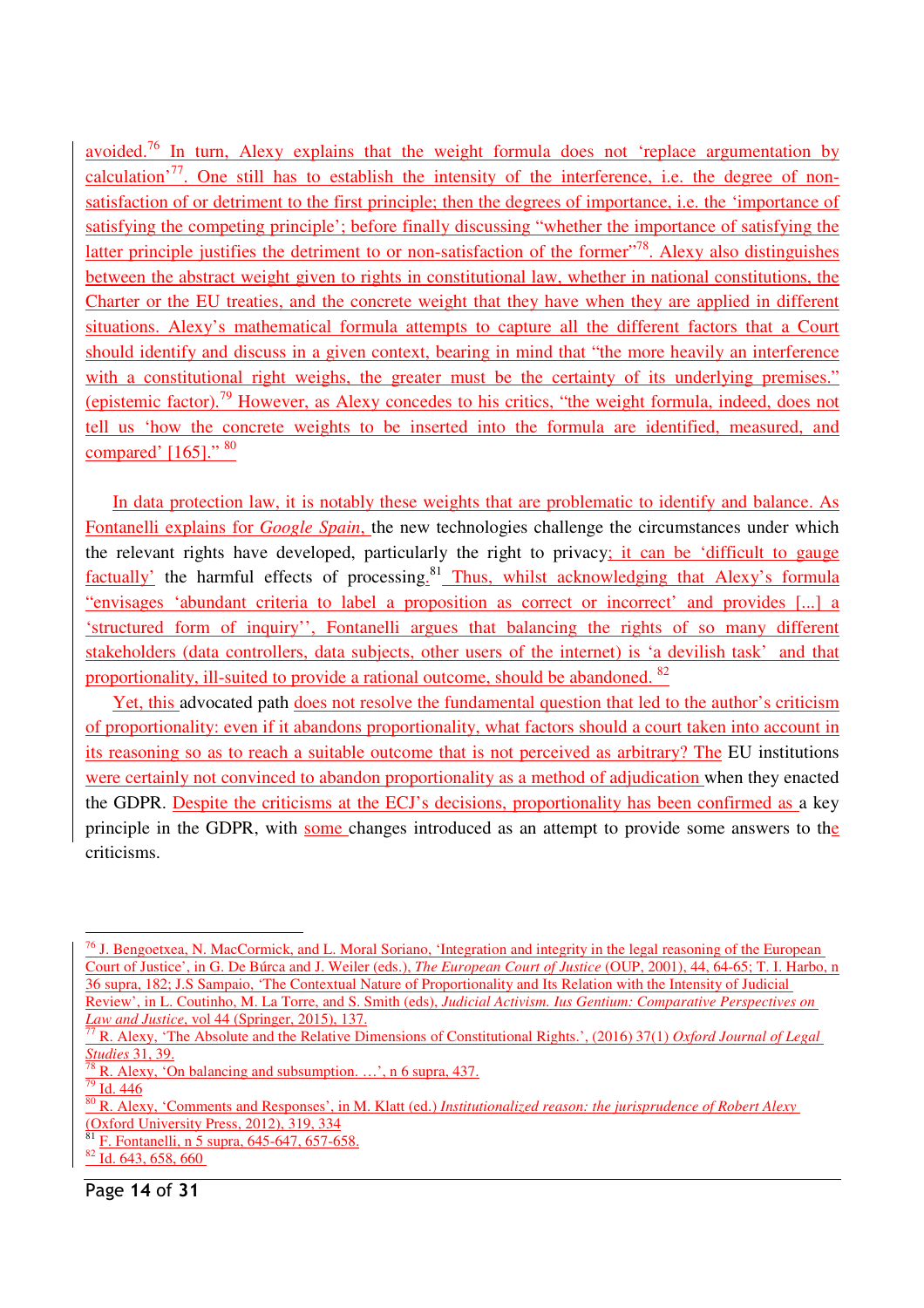## **C – The changes in the GDPR**

Describing the DPD's principles as 'sound' in Recital 9, the GDPR models its own principles on the DPD, adding the principle of data security to Article 5 GDPR, current Article 6 DPD. Although Recital 4 lists rights potentially in conflict, and states that the principle of proportionality is to be used to resolve conflicts, the wording of Article  $6(1)(f)$  GDPR is no clearer than its current equivalent of Article 7(f) DPD. It thus remains to be seen whether the ECJ will change its interpretation of the Article in light of future Recital 4 and might consider extending its analysis to the identification of the rights and collective goods which the processing may foster. In this sense, the GDPR has the potential to be as ambiguous as the DPD and to not address the criticisms regarding the ECJ's interpretation of the DPD.

Nevertheless, a number of provisions point towards some significant advances. In contrast to the DPD, the GDPR is more explicit about the factors to take into account for analysis. It refers to context and data subjects' expectations of data flows in a number of Recitals and Articles, in particular in Recital 38 pertaining to Article 6(1)(f), equivalent to the problematic Article 7(f) DPD. However, the GDPR does not define context or specify whether it is a general requirement or one specific to the Articles and Recitals where the term appears. The wider debate on the proportionality test, as seen above, suggests that context should be a systematic element of the legal analysis; the text however brings however no certainty. Interpretation is also difficult when it comes to the concept of expectations of data subjects. The Regulation seems to include all expectations, not just data subjects' expectations of privacy, yet the text does not explain the link with context, nor does it specify whether the references to data subjects' expectations are or are not limited to the two types of processing it mentions, merely further processing (Article 6(4) GDPR) and current Article 7(f) DPD, future Article  $6(1)(f)$  GDPR.

Thus, on the one hand, the GDPR seems to provide answers to questions raised about the factors to take into account in the DPD, as well as confirming the role of proportionality. On the other hand, though, the GDPR does not indicate in detail how those factors operate, especially whether determining the expectations of data subjects is restricted to certain forms of processing or has a more general application. This paper submits that contextual integrity brings together these questions under the GDPR as well as the criticisms directed at the ECJ's interpretation of the DPD and at the ECJ's use of the proportionality test more generally, transforming the various points into a coherent framework.

## **III – Appraisal of the challenges in light of contextual integrity**

Before analysing EU data protection law in light of CI, it is necessary to understand what CI is in terms of the hypothesis developed by Nissenbaum and the structure of the analysis that CI promotes.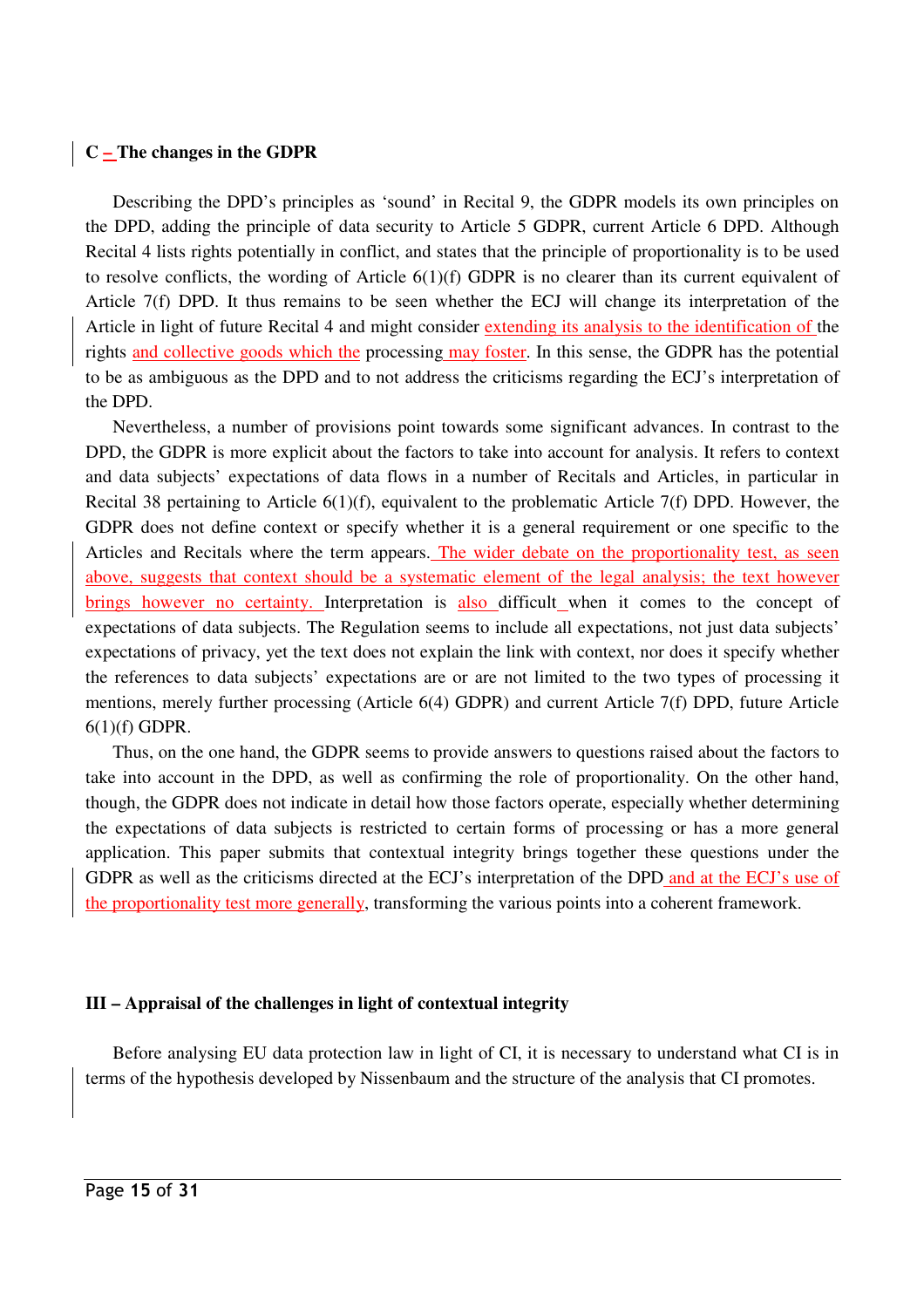Very much embedded into the US Fourth Amendment concept of 'a reasonable expectation of privacy<sup>, 83</sup>, CI has expressly inspired US academics in all disciplines<sup>84</sup> as well as the US Government, which established a 'respect for context' clause in its February 2012 Consumer Privacy Bill of Rights Act proposal.<sup>85</sup> CI focuses on articulating an 'alternative account of privacy',  $86$  with Nissenbaum in later years integrating rights other than privacy more expressly, such as the right to not be discriminated against. <sup>87</sup> Observing that 'there are no arenas of life *not* governed by *norms of information flow*' <sup>88</sup>, Nissenbaum deduces that each social sphere, realm or context carries implicit or explicit expectations of what the appropriate data flows will be. <sup>89</sup> These 'expected flows of personal information modelled'<sup>90</sup> *within* a given context form are what Nissenbaum calls entrenched informational norms because they have come to be intrinsically associated with the context and have grown to be our point of reference regarding what we understand as a processing of personal data proportionate to data subjects' rights, notably their right to privacy.

When the flow of information that a processing measure creates matches these expectations contextual integrity is preserved. When the flow challenges these expectations the change points to a violation of contextual integrity, i.e. of our understanding of privacy as established so far.  $91$  This presumption that entrenched norms of data flows embody an acceptable balance between fundamental rights within a given context has been criticised for its conservatism, with the danger of maintaining,

<sup>84</sup> A. Barth, Datta, JC. Mitchell and H. Nissenbaum, 'Privacy and contextual integrity: framework and applications. In: IEEE symposium on security and privacy', (2006) *IEEE Computer Society* 184; I. Agrafiotis, S. Creese, M. Goldsmith, and N. Papanikolaou, 'Applying Formal Methods to Detect and Resolve Ambiguities in Privacy Requirements', in S. Fischer-Hübner, P. Duquenoy, M. Hansen, R. Leenes, and G. Zhang (eds.), *Privacy and Identity 2010*, IFIP AICT 352 (2011), at 271; E. Toch, 'Crowdsourcing privacy preferences in context-aware applications', (2014) 18 *Personal Ubiquitous Computing* 129; G. Hull, H. Richter Lipford, and C. Latulipe, 'Contextual gaps: privacy issues on Facebook', (2011) 13 *Ethics Information Technology* 289; D. Wright, 'A framework for the ethical impact assessment of information technology', (2011) 13 *Ethics Information Technology* 199; K. Martin, 'Diminished or Just Different? A Factorial Vignette Study of Privacy as a Social Contract', (2012) 111 *Journal of Business Ethics* 519; N. Richards and W. Hartzog, 'Taking Trust Seriously in Privacy Law', (2016) 19 *Stanford Technology Law Review* 431; A. Selbst, 'Contextual expectations of privacy', (2013) 35 C*ardozo Law Review* 643; D. Zimmerman, 'The 'New' Privacy and the 'Old': Is Applying the Tort Law of Privacy Like Putting High-Button Shoes on the Internet?', (2012) 17(2) *Communication Law and Policy* 107.

<sup>85</sup> The White House, *Consumer Data Privacy in a Networked World: a Framework for protecting privacy and promoting innovation in the global digital economy*, February 2012, https://www.whitehouse.gov/sites/default/files/privacy-final.pdf. President Obama revived the proposal in March 2015, but the draft never became legislation and is now presented as a Framework, see at

https://obamawhitehouse.archives.gov/sites/whitehouse.gov/files/images/Documents/Privacy%20in%20Our%20Digital%20 Lives.pdf (accessed on 04 February 2017)

 $83$  H. Nissenbaum, n 10 supra, at 233; see also M. Birnhack, n 14 supra, 450, 458; R. Bellanova, 'Waiting for the barbarians or shaping new societies? A review of Helen Nissenbaum's "Privacy In Context", (Stanford University Press, 2010)', (2011) 16 *Information Polity: an international journal on the development, adoption, use and effects of information technology* 391, 393; T. Wong, 'Helen Nissenbaum's Privacy in Context: Technology, Policy, and the Integrity of Social Life (2010)', (2011) 12 *German Law Journal* 957, 965.

<sup>86</sup> H. Nissenbaum, 'Privacy as Contextual Integrity', (2004) 79 *Washington Law Review* 101, 124.

<sup>87</sup> S. Barocas and H. Nissenbaum, 'Big data's end run around anonymity and consent' in J. Lane, V. Stodden, S. Bender, and H. Nissenbaum (eds), *Privacy, big data, and the public good: Frameworks for engagement*, (Cambridge University Press (NY), 2014), 44.

<sup>88</sup> H. Nissenbaum, n 86 supra, 137 (her emphasis).

<sup>89</sup> Id. 138.

 $90$  H. Nissenbaum, n 9 supra, 220.

 $91$  H. Nissenbaum, n  $\frac{1}{86}$  supra, 137-138 ; H. Nissenbaum, n 9 supra, 220.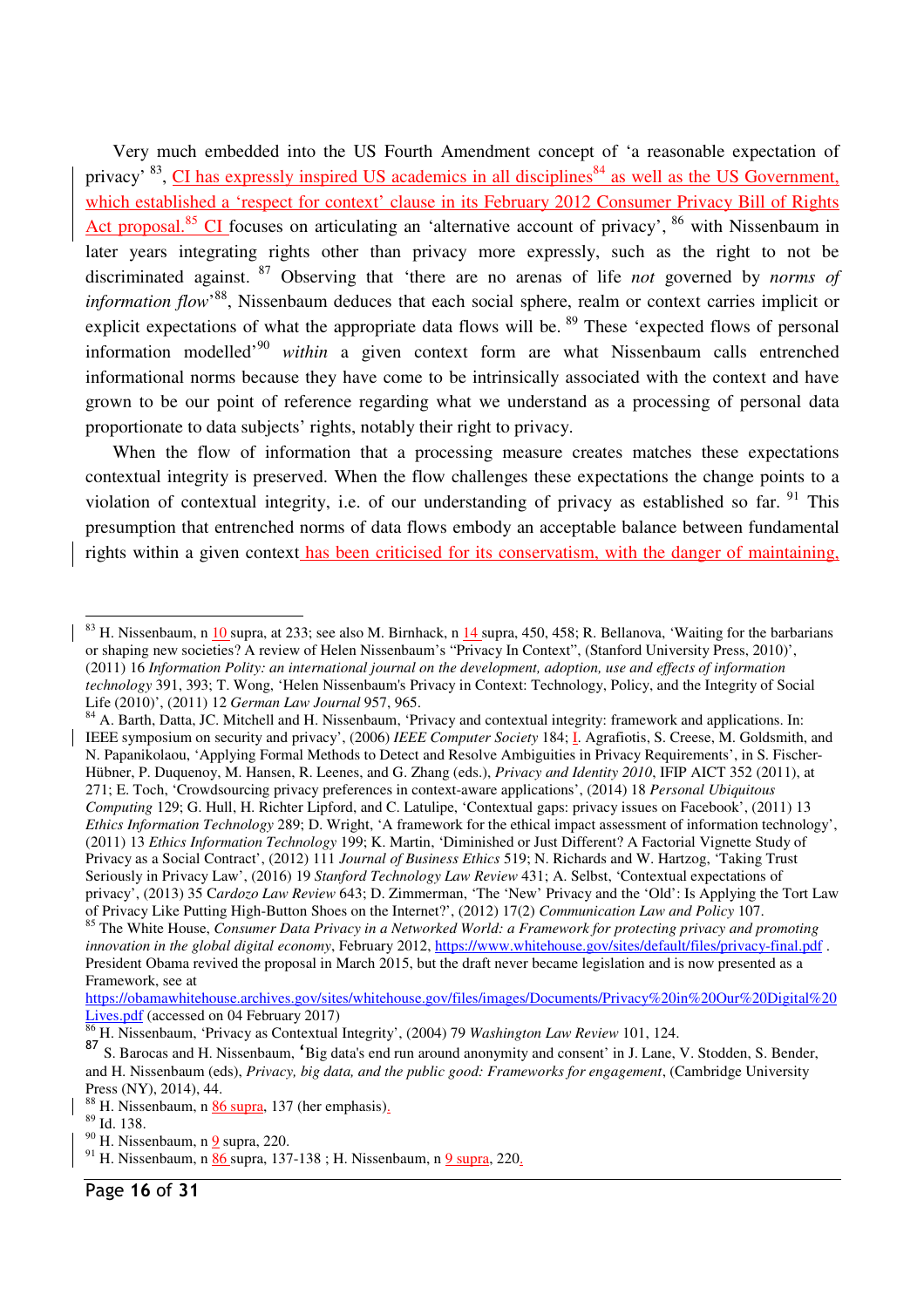even reinforcing an 'unfair equilibrium achieved by a powerful party'.<sup>92</sup> However, the presumption is rebuttable and does not exclude the possibility of new practices being a better fit. Expectations of privacy derive from a 'settled rationale' as to what is acceptable within a given context but how they have been established does not preclude a renewed analysis of what the right to privacy and its limits entail because contexts have and will evolve over time.<sup>93</sup>

In light of her analysis of the problem, Nissenbaum proposes a framework of analysis centred around two key concepts - context and informational norms or data flows – and structured into a threetier analysis. The first stage requires identifying in the greatest detail possible: the contexts and all informational norms, these created by the contested processing and the data flows associated with the data subjects' rights. Often, the data flows, especially the expected data flows, will be associated with the exercise of right(s). This is because a right, such as privacy, and its limits shape the boundaries between legitimate and illegitimate data flows, according to the context. Thus, all data flows and corresponding rights must be identified, whether the rights are those of data subjects, of data controllers or of third parties. CI does not equate rights to interests though: it requires outlining in great details the data flows associated with rights and interests, in order to later discuss them and notably their constitutional dimensions. This first stage allows specifying the different variables of the proportionality analysis, so that they can be weighted at the second stage. In Alexy's terminology on proportionality, this knowledge CI requires about all contextual data flows will facilitate measuring the concrete weights of rights, i.e. not only the intensity of the interference, but also the importance of the processing for the data controllers and third parties in the given context.

The second stage moves towards critically evaluating these data flows against the context's values, ends and purposes in order to determine the threats to individuals' freedoms and rights and the fairness of data protection practices. This part of the analysis will require the balancing of the various fundamental rights and freedoms that the law recognises in light of the context's ends and values as served by these rights, also taking into account the rights' constitutional dimensions (or abstract weights in Alexy's framework), as well as moral considerations.<sup>94</sup> The ensuing findings will help prescribe whether or not to collect, use, re-use and/or retain personal information: this will be the third and prescriptive stage. CI second stage does not provide a particular structure and some of the questions Nissenbaum puts forward may be associated more with a legislative process than with a judicial inquiry. A closer analysis of how CI second stage would fit within a court's proportionality analysis is not the focus of this paper. Rather, it centres on the first stage and the benefits it could bring to the EU legal practice in data protection.

The CI framework is not without criticisms though. Birnhack argued that CI, a normative theory defining privacy as 'a right to appropriate flow of personal information'<sup>95</sup>, ignores that privacy defined as a right to control information 'is not insensitive to context' and recognises implicitly that there are

 $92$  M. Birnhack, n 14 supra, 469

 $\frac{93}{93}$  H. Nissenbaum, n 86 supra, 127.

More maybe than Nissenbaum acknowledges, M. Birnhack, n 14 supra, 468, 471-475

<sup>95</sup> H. Nissenbaum, n 10 supra, 127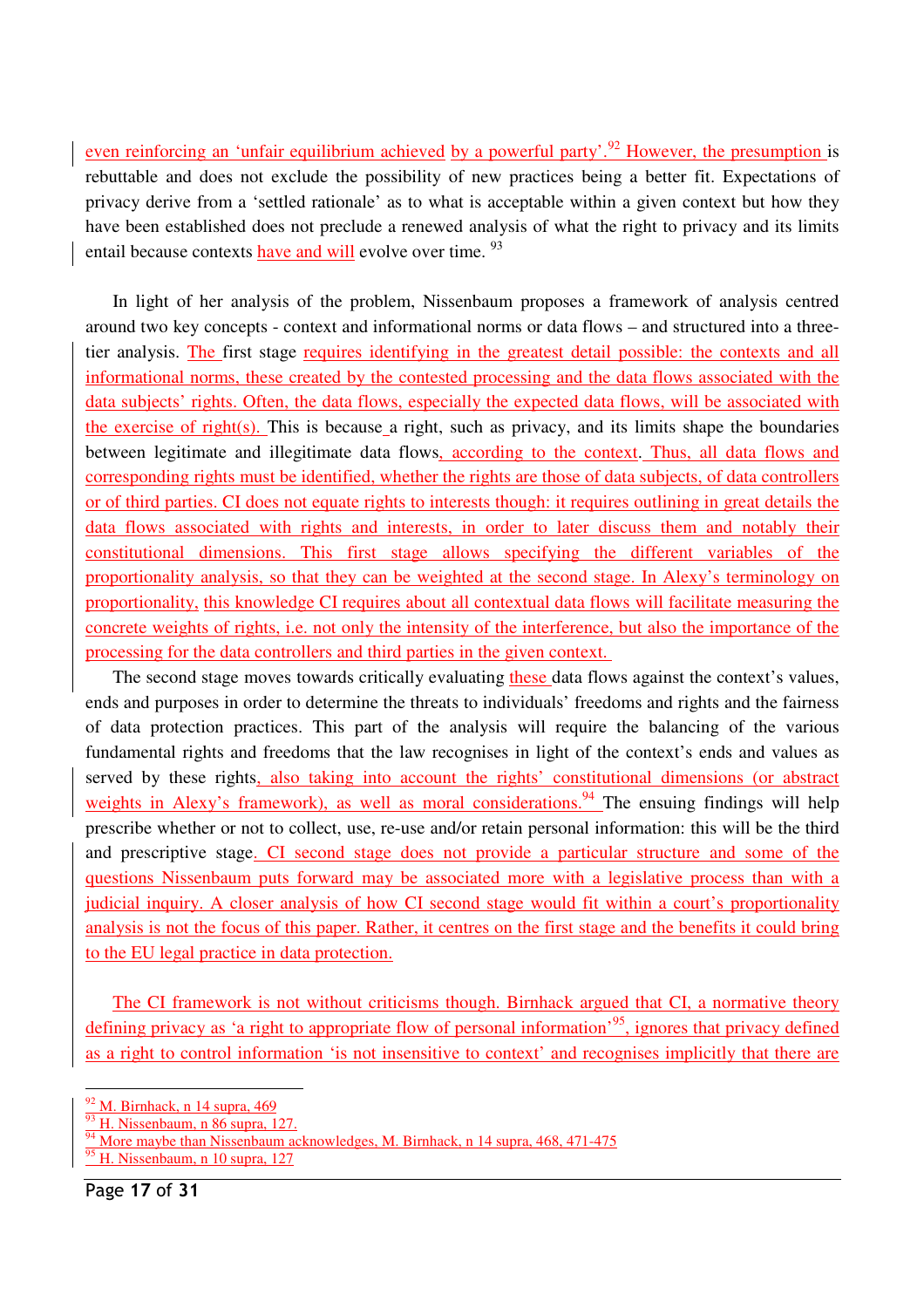different actors, different purposes and transmission principles that shape data flows. Thus, the author concluded that privacy as control can be as normative as CI, even a better fit than CI in resolving conflicts.<sup>96</sup>

However, this paper argues that the strength of CI rests its ability to expressly identify and structure into a coherent framework the different elements upon which the weighting depends in order to be complete and precise. CI transforms the implicit into an explicit, bringing its 'descriptive rigor'<sup>97</sup> to provide what Birnhack acknowledged to be a 'thick and rich picture of the field at stake'<sup>98</sup>. The identification of context and data flows may at times not be easy, especially with regards to social media and big data that challenge the appropriateness of the concept of contexts,<sup>99</sup> as Nissenbaum has acknowledged and discussed.<sup>100</sup> Nevertheless, CI allows for a detailed factual account of both the data flows associated with the interference of a right such as privacy and of those created by the processing, in a given context. Consequently, it becomes possible to measure the intensity of interference of a right as well as of the importance of the processing for the data controller and the third parties within the context at stake.

Adopting CI as this paper proposes would not be a radical departure from actual practice. The CI first stage, based on identifying context and data flows, is largely implicit in the practice of EU data protection law. To make it explicit would facilitate the structuring of the legal inquiry in EU data protection law and of the proportionality analysis more generally.

We will now demonstrate how using CI's first element of contexts, as defined by CI, clarifies the external boundaries of the legal analysis (Part 3), and how identifying and comparing the expected data flows with those established by processing improves the assessment of interference and its seriousness (Part 4).

# **IV – Clarifying the external boundaries of a legal analysis: for an open and systematic integration of contexts in EU data protection law**

Proportionality is contextual, thus no analysis of processing practices can take place without first identifying the contexts in which a contested processing measure sits; but context is a polysemic word, open to various interpretations. CI proposes a definition of context, thus structuring this first step of the analysis, in contrast with the intuitive approach characteristic of the DPD and of the ECJ. The GDPR represents a first step towards a more open and systematic integration of contexts in EU data protection analysis.

<sup>-</sup><sup>96</sup> M. Birnhack, n 14 supra, 478.

<sup>97</sup> H. Nissenbaum, 'Respect for Context as a Benchmark for Privacy Online: What it Is and Isn't.', (2014) *Cahier de prospective* 19, 24.

 $\frac{98}{98}$  M. Birnhack, n 14 supra, 464-465.

M. Birnhack, n 14 supra, 469-471.

 $\frac{100}{100}$  S. Barocas and H. Nissenbaum, n 87; H. Nissenbaum, n 9.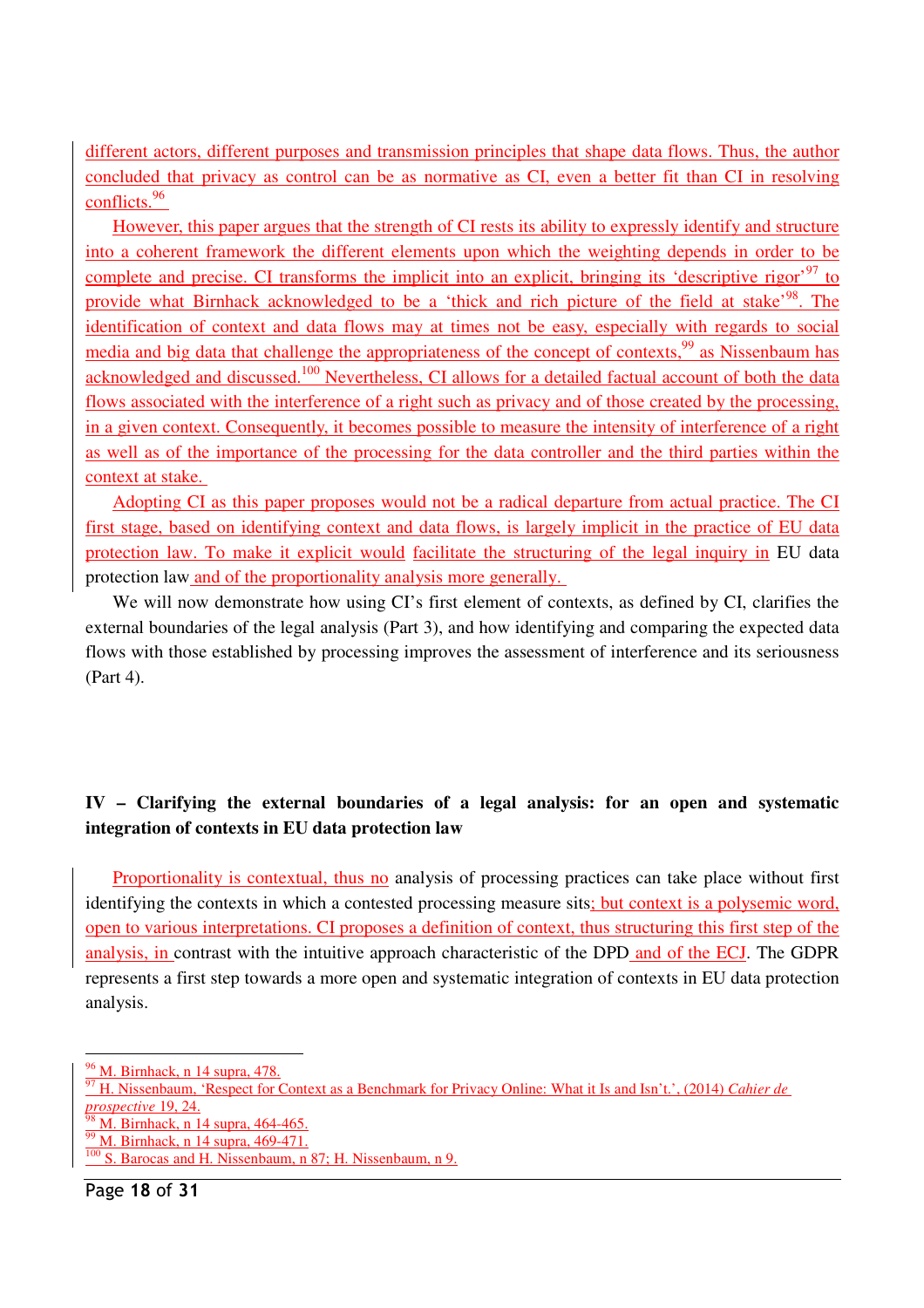#### **A – Contexts: a defined term in the CI framework**

The CI framework's key feature is its proposal of a definition of contexts in terms that will not fluctuate and that are thus applicable to any analysis of the processing of personal data. For Nissenbaum, contexts are 'the structured social systems that have evolved to manage and accomplish aspects of social life recognised as fundamental in a given society', whether these are education, the use of libraries, healthcare or commercial transactions.<sup>101</sup> Contexts include sub-contexts that can be shaped by the relationships between the different people interacting. For example, the general context of education includes 'universities and their distinctive substructures' as well as 'high schools', each with their own sets of actors.<sup>102</sup> Contexts may also overlap with some 'sectors' or 'industries' in that the latter may correspond to an identifiable context or social structure but contexts cannot be confused with them since a sector or industry may also involve several contexts<sup>103</sup> understood as 'abstract representations of social structures experienced in daily life'.<sup>104</sup>

There may be some grey areas, not easy to ascertain at first sight, but for Nissenbaum, social media or big data are not creating new contexts as some claimed.<sup>105</sup> In light of the definition, contexts cannot be reduced to either a technological system or platform such as a search engine, or the business model or practices of a company like Google Inc.<sup>106</sup> Indeed, the activities promoted by a technology are likely to correspond to multiple social domains or spheres of interaction. In particular, activities on the Internet should not be seen as pertaining to a distinct context that deserves to be analysed on its own. Online activities can be as different as shopping for a pair of shoes, checking one's bank account or reading the newspaper. 'Online activity is deeply integrated into social life in general and is radically heterogeneous in ways that reflect the heterogeneity of offline experience.<sup>'107</sup> Accordingly, CI requires us to identify all the contexts which online activities would pertain to if they were conducted offline. So when one uses Google to search for information, this search, if done offline, may involve different contexts, different spheres of interaction, for example interaction in a library, in a bookshop, with a financial adviser if the information searched concerns financial matters or a visit to the archives of a newspaper. Each of these contexts must be identified since each engages specific informational norms or data flows designed to serve the context's own ends and values. Indeed, in one context, a set of informational norms, and thus a form of interference with privacy, may be justified, whereas in another context the same interference with privacy would be condemned. Thus, the context shapes the contours of the analysis regarding both interference and the proportionality of this interference. This paper argues that the EU data protection framework recognizes contexts as a starting point for analysis but does so intuitively, without systematic acknowledgment and without defining contexts. By providing a

 $101$  H. Nissenbaum, n  $10$  supra, 242-243

<sup>&</sup>lt;sup>102</sup> The list here is not exhaustive, see H. Nissenbaum, n **10** supra, 136

 $103$  H. Nissenbaum,  $n$  86 supra.

 $104$  H. Nissenbaum, n 10 supra, 134

<sup>&</sup>lt;sup>105</sup> M Birnhack, n 14 supra, 469-470

 $\frac{106}{106}$  This point is particularly clear in a subsequent article, see H. Nissenbaum, n  $\frac{97}{106}$  supra, 21-25

 $107$  H. Nissenbaum, n  $9$  supra, 224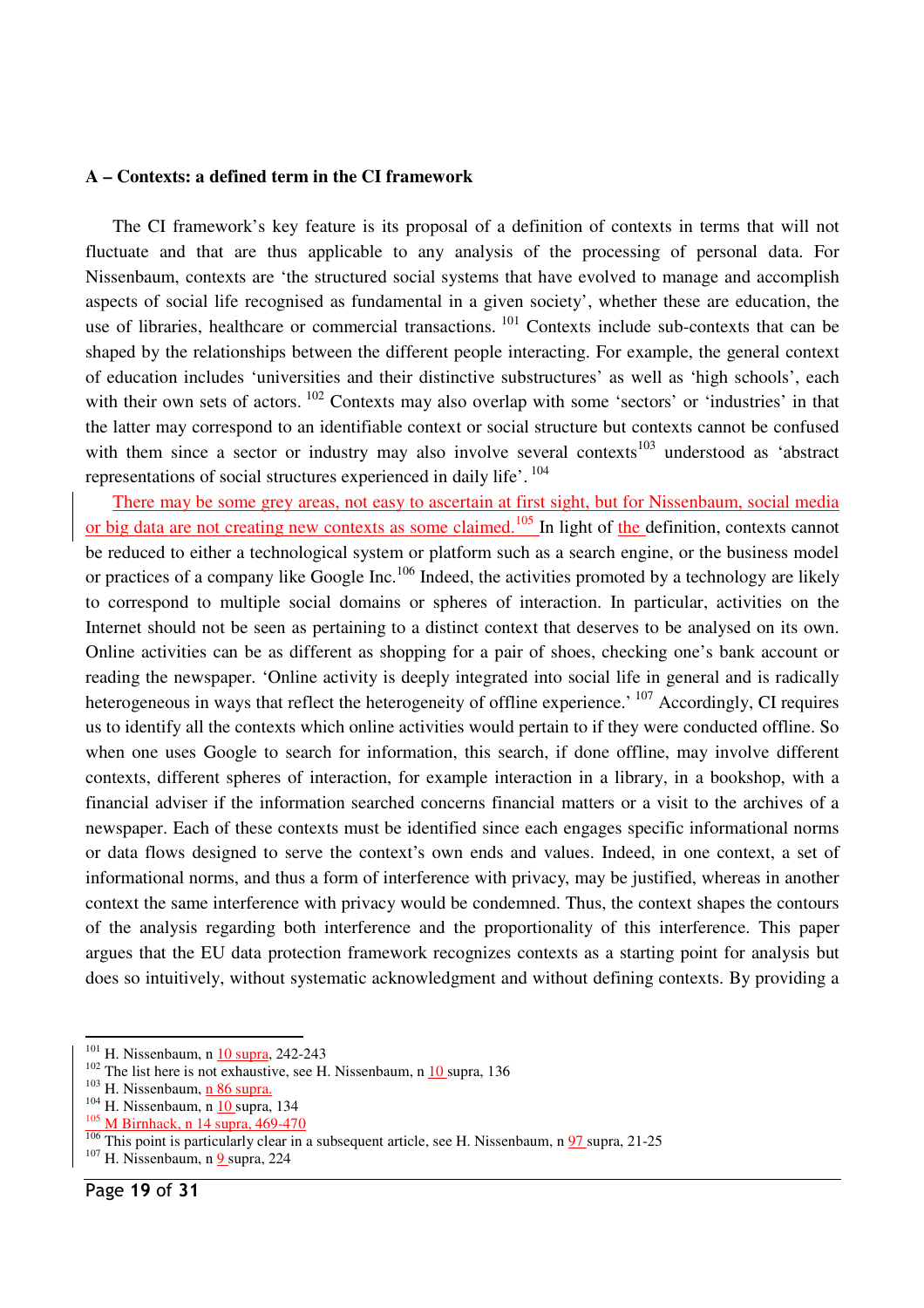definition and bringing context to the forefront of the analysis, CI provides a structure for establishing the boundaries of a legal analysis.

## **B - The intuitive recognition of contexts in the DPD as interpreted by the ECJ**

The DPD does not use the term 'context' or define its scope or characteristics as CI does. However, the DPD's silence does not prevent us finding the concept in the interstices of the text and in its interpretation as given by the ECJ.

The closest the DPD comes to a definition of contexts in the terms used in the CI framework is in its Recital 4, which acknowledges the 'frequent recourse […] to the processing of personal data in the *various spheres of economic and social activity*' (our emphasis). The wording echoes Nissenbaum's definition of contexts as 'the structured social systems that have evolved to manage and accomplish aspects of social life recognised as fundamental in a given society'.  $^{108}$  However, the DPD does not go further and the CI definition of contexts is needed to understand where contexts come into play in the DPD. For example, Article 3(2) excludes the DPD's applicability in certain situations. For the first indent of Article 3(2), the situation is that of public security, and for the second indent it is that of ordinary relationships between family and friends, also called the household exemption. These situations can be viewed as pertaining to contexts, with the EU Commission excluding them from the DPD's scope either because the Commission has no power to regulate them (Article 3(2) first indent), or because it considers there is no need to regulate the context (Article 3(2) second indent). In this respect, it is to be noted that the EU Commission's choice in Article 3(2) second indent would not be challenged by a CI analysis. As Nissenbaum concluded in her 2010 book, many accepted data flows are not regulated by the law: 'many informational norms are unsuitable for expression and enforcement in law or public policy, and in liberal democracies, certain contexts, such as *friendship*, […] as rich and important as they are, tend for the most part to be generally off-limits to regulation law and public policy'.<sup>109</sup> Other provisions of the DPD demonstrate awareness of contexts and their regulation. For example, Article 13(1) mentions the possibility of Member States to restrict certain data protection rights in various contexts, in particular national security (Art  $13(1)(a)$ ), defence (Article 13(1)(b)), criminal law enforcement (Article 13(1)(d)) and taxation (Article 13(1)(e)). Article 15 also refers to some contexts, for example that of employment, while Article 8 DPD, which defines the conditions for processing sensitive data, refers to the healthcare context and to the criminal justice system in Articles 8(3) and 8(5), respectively.

The list is long and it is not the purpose of this article to enumerate all contexts; rather, the above demonstrates how the CI definition of contexts can serve as a guiding light for our understanding of the

Page **20** of **31**

<sup>&</sup>lt;sup>108</sup> H. Nissenbaum, n **10** supra, 242-243

 $109$  Id 236 (our emphasis).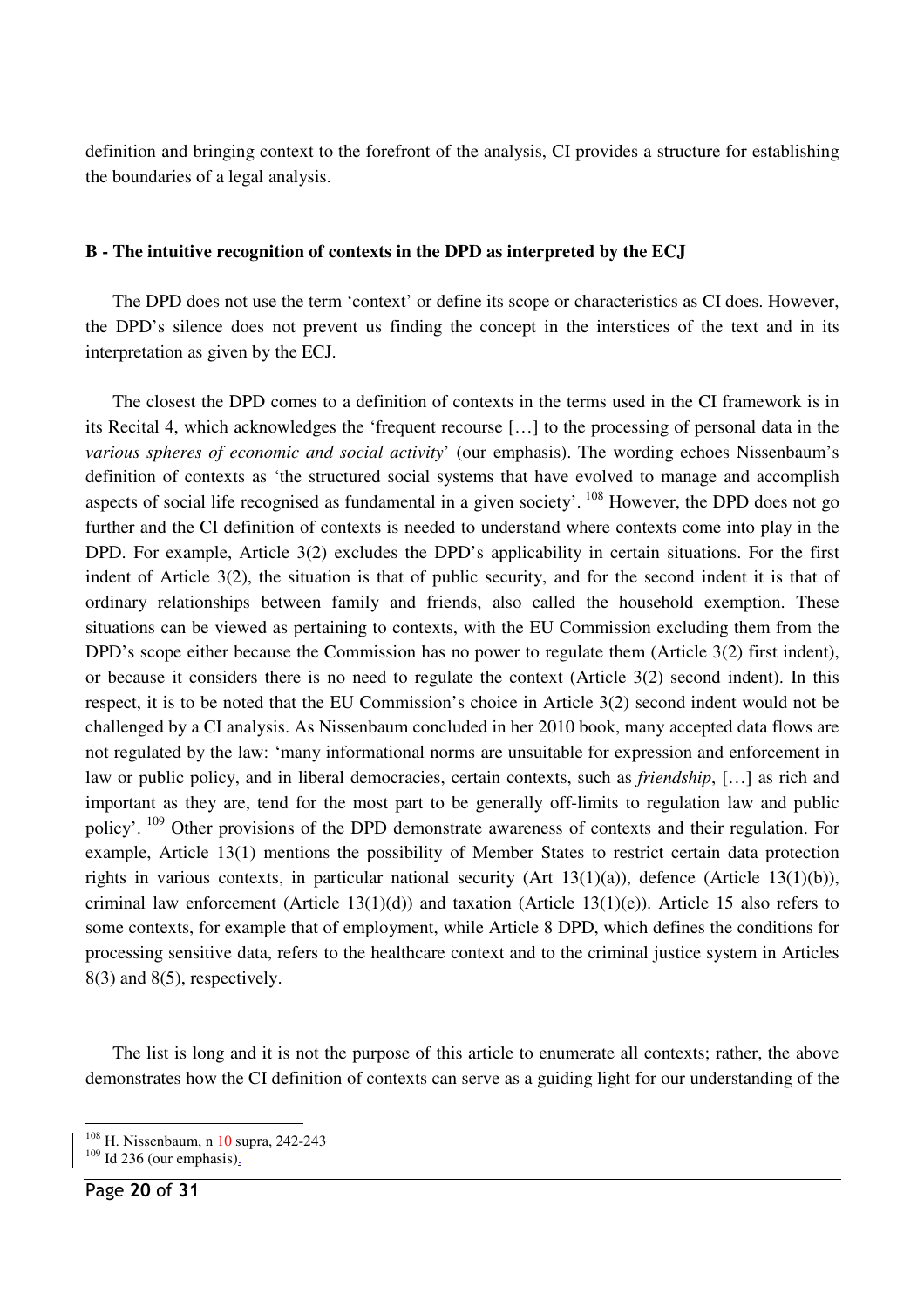DPD's provisions and help with appraising the ECJ's own interpretation of the DPD. CI promotes a functional approach to contexts where the traditional features of a context are indicative of its characteristics, functions and values. A particular social sphere of interaction with specific actors has evolved over time to recognise a particular set of informational norms or data flows between these actors, flows that have been developed to serve the context's ends, values and purposes. These social spheres of interaction and their associated features can evolve with time and find new forms of expression that serve the same ends, values and purposes. In *Satamedia*, the ECJ pointed towards this functional approach when interpreting Article 9 DPD, 'journalistic work'. It described journalistic activities as those the object of which 'is the disclosure to the public of information, opinions or ideas, irrespective of the medium which is used to transmit them', and which 'are not limited to media undertakings and may be undertaken for profit-making purposes<sup>'110</sup>. Professional media do not have a monopoly over 'journalistic work' even if the context has developed around them. Other actors may be recognised as 'journalists' if, in CI terms, they fulfil the same functions and promote the values of freedom of expression in a democratic society associated with the context.<sup>111</sup> Therefore, contextual integrity and its related definition of context facilitate identifying where the text of the DPD, as interpreted by the ECJ, implicitly recognises context and how the ECJ intuitively proceeds to identifying the contexts at stake as a first step in its analysis.

There are, however, limits to the ECJ's intuitive approach to the recognition of different contexts. In *BL*, for which, we have seen, the ECJ was criticised, the ECJ had to interpret Regulation 45/2001 and Regulation 1049/2001 to decide the conditions upon which the names of individuals who participated in an official meeting organised by the EU Commission could be disclosed.<sup>112</sup> Regulation  $45/2001$ . which reproduces the DPD, governs the processing of personal data by the institutions of the EU. In CI terms, it is a sectoral instrument that pertains to various contexts rather than just one 'structured social system [...] that have evolved to manage and accomplish aspects of social life'.<sup>113</sup> So, for example, the Regulation can cover the context of employment of persons working for EU institutions, as well as that of the use of communications. Like the DPD, Regulation 45/2001 does not systematically recognise contexts. It falls on the ECJ to do so on a case-by-case basis. In contrast, Regulation 1049/2001 determines the conditions under which the public can access European Parliament, Council and Commission documents related to the decisions these EU institutions take. In CI terms, Regulation 1049/2001 pertains to a specific context or 'sphere of interaction', that of the decision-making process of a public institution, the public institution being the EU.

<sup>-</sup><sup>110</sup> Case 73/07, *Satamedia*, para 61

<sup>111</sup> J. Oster, 'Theory and Doctrine of 'Media Freedom' as a Legal Concept', (2013) 5 *Journal of Media Law* 57; D. Erdos, n 4 supra, 145-150 on the data protection authorities' approach the confidentiality of sources with regards to non-traditional journalists' work.

 $112$  Regulation 45/2001 transposes the DPD for the EU institutions. The case pre-date Regulation 1049/2001, and by the time the Regulation came to force, the case has already been heard by the General Court and the European Ombudsman. See Leino, n 49 supra, 1235.

<sup>113</sup> H. Nissenbaum, n 10 supra, 242-243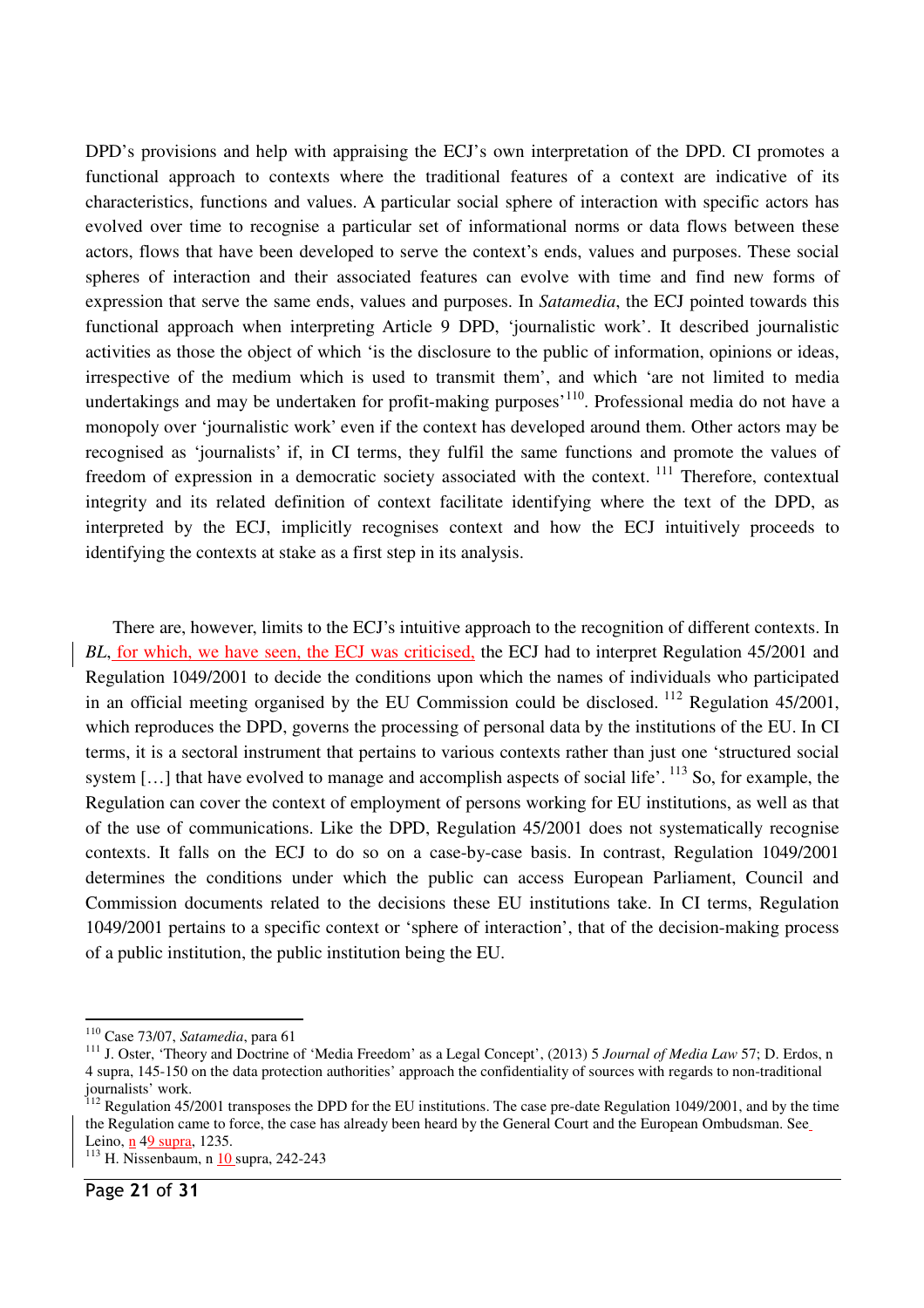The ECJ acknowledged that Regulation 45/2001 deals with privacy and that there is an 'express link between [the Regulation and the Regulation 1049/2001] in Article 4(1)(b) of Regulation 1049/2001, which provides for an exception to access to a document' should there be any interference with an individual's privacy. Nevertheless, the ECJ did not go as far as identifying Regulation 45/2001 as a generic text that can apply across various contexts and that Regulation 1049/2001 seeks to regulate these contexts in complement to Regulation 45/2001. Thus the ECJ applied Regulation 45/2001 rather than Regulation 1049/2001 and required that disclosing the names of the representatives present at the meeting should be subjected to additional constraints not present in Regulation  $1049/2001$ .<sup>114</sup> Consequently, the ECJ has been criticised for having discarded Regulation  $1049/2001^{115}$  as well as having established unnecessary constraints on the flow of information between EU citizens and their institutions $^{116}$ .

In light of CI definition of contexts, this criticism is that of a failure to identify contexts, with cascading consequences for the ECJ's subsequent proportionality analysis. Having decontextualized its understanding of the right to privacy, the ECJ considered that a name is *always* 'private information' and should never be disclosed, whatever the context. In contrast, the GC intuitively identified the context by referring to the 'decision-making process of the public authorities' and considered Regulation 1049/2001 as the starting point of its analysis.<sup>117</sup> Advocate General Sharpston was even more explicit as she pointed expressly to 'the *context* (an official meeting involving representatives of an industry group acting as spokesmen for their employers, and thus purely in a professional capacity)' as one of the elements that justified her concluding that the interference was proportionate.<sup>118</sup> By providing a definition of contexts, CI facilitates spotting where contexts are or are not identified in various analyses and thus provides a benchmark for clarifying the external boundaries of legal analysis. *BL* is a case in point, illustrating how crucial contexts are to analysis, since the initial failure to identify the correct contexts led the ECJ to identify incorrect data flows. In this sense, the case demonstrates that the ECJ's intuitive recognition of contexts is not sufficient: there is a need to integrate the concept of context (as understood by Nissenbaum) openly and systematically into legal analysis in data protection law.

## **C – The GDPR's more open approach to contexts**

Viewed in light of CI, the GDPR does not simply reproduce the DPD's approach to contexts. Unquestionably, as its core principles are modelled on the DPD, a number of its articles that mirror the DPD do not use the word 'context' either and yet pertain to it. However, the main change the GDPR introduces is the use of the word 'context' in eight Articles and two Recitals. The two Recitals use the term as part of their guidance on two of the currently controversial grounds for processing: further

 $114$  Case 28/08 P, para 78

 $115$  P. Leino, n  $\frac{49}{3}$  supra, 1238

<sup>116</sup> Id 1238, 1239, 1247

<sup>&</sup>lt;sup>117</sup> Case 28/08 P,□para 98

 $118$  (our emphasis) Case 28/08 P, Opinion AG, EU:C:2009:624, para 192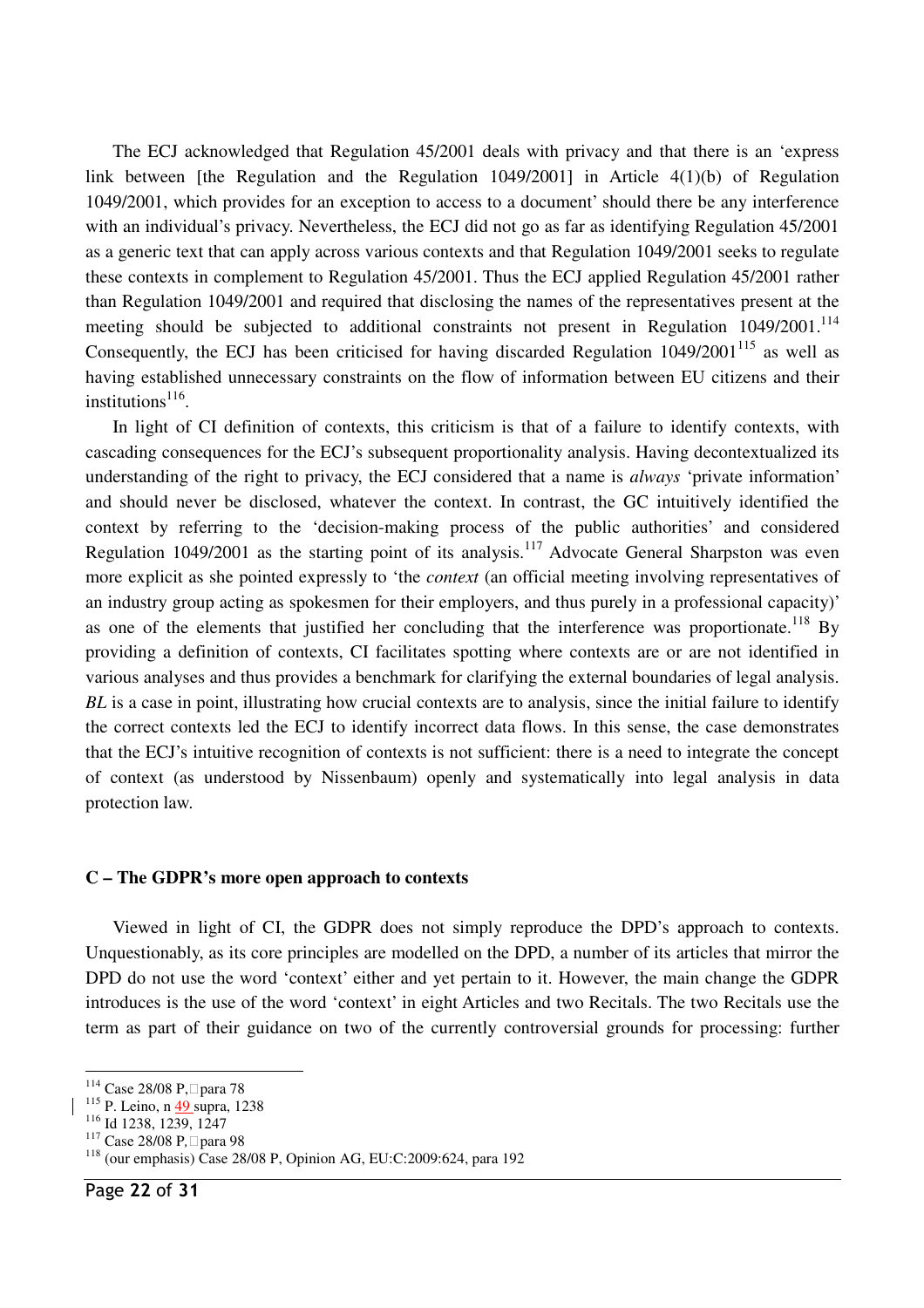processing and the legal ground of Article 6(1)(f) GDPR, equivalent to current Article 7(f) DPD, featuring in a number of the ECJ's decisions, as discussed above.  $119$  Significantly, the Recitals' wording echoes part of CI's own definition. Context is referred to with regard to 'in particular […] the relationship between the data subjects and the controller<sup>,120</sup>, i.e. with regard to the interaction of actors, which CI considers to be indicative of the context's characteristics and scope as a 'social sphere of interaction'. Therefore, in light of CI's definition of context, these references to contexts can be understood to be the particular application of a general criterion critical to legal analysis. Despite the GDPR having no generic 'respect for context' clause like that in the 2012 US Consumer Bill, drafted with express reference to CI, it represents a more open approach than the DPD. It can also be viewed as a step forward that could provide strong legislative support for the ECJ's current approach to context. The ECJ could draw on these references to contexts to use the concept expressly and systematically whatever the grounds of processing, using CI definition of context as a benchmark.

Even if contexts were integrated fully into legal analysis, this important step will not suffice to guarantee a full assessment of the interference that a processing measure creates. Another element of the CI analysis should be recognised: the use of informational norms to identify contextually *all* data flows to be discussed during the proportionality analysis.

# **IV – For a better determination of the intensity of the interference and the importance of the processing: the need for a contextual determination of all data flows based on CI**

Once the contexts are identified, contextual integrity requires describing all data flows or informational norms. To ensure the comparability of data flows, CI provides three common elements to identify the flows: actors, data types and constraints on the flows. To facilitate the completeness of the analysis, CI requires examining *all* data flows *contextually*. Whilst both the DPD and GDPR share the definition of data flows with CI, neither contains an express and general requirement to identify all data flows bearing in mind the contexts identified. Subsequently, the ECJ finds it difficult to identify contextually *all* data flows in great detail under the DPD. These difficulties lead to the criticisms of the ECJ's decisions, and echo more general concerns about the proportionality analysis. To incorporate CI formally would improve the determination of the intensity or seriousness of the interference, as well as the understanding of the degree of importance of the processing for the data controllers and for third parties.

# **A – Ensuring comparability: the CI definition of data flows in the DPD and GDPR**

<sup>-</sup><sup>119</sup> Case 131/12, *Google Spain*; Joined Cases 468/10 and 469/10, *Asnef*.

 $120$  Recitals 38 and 40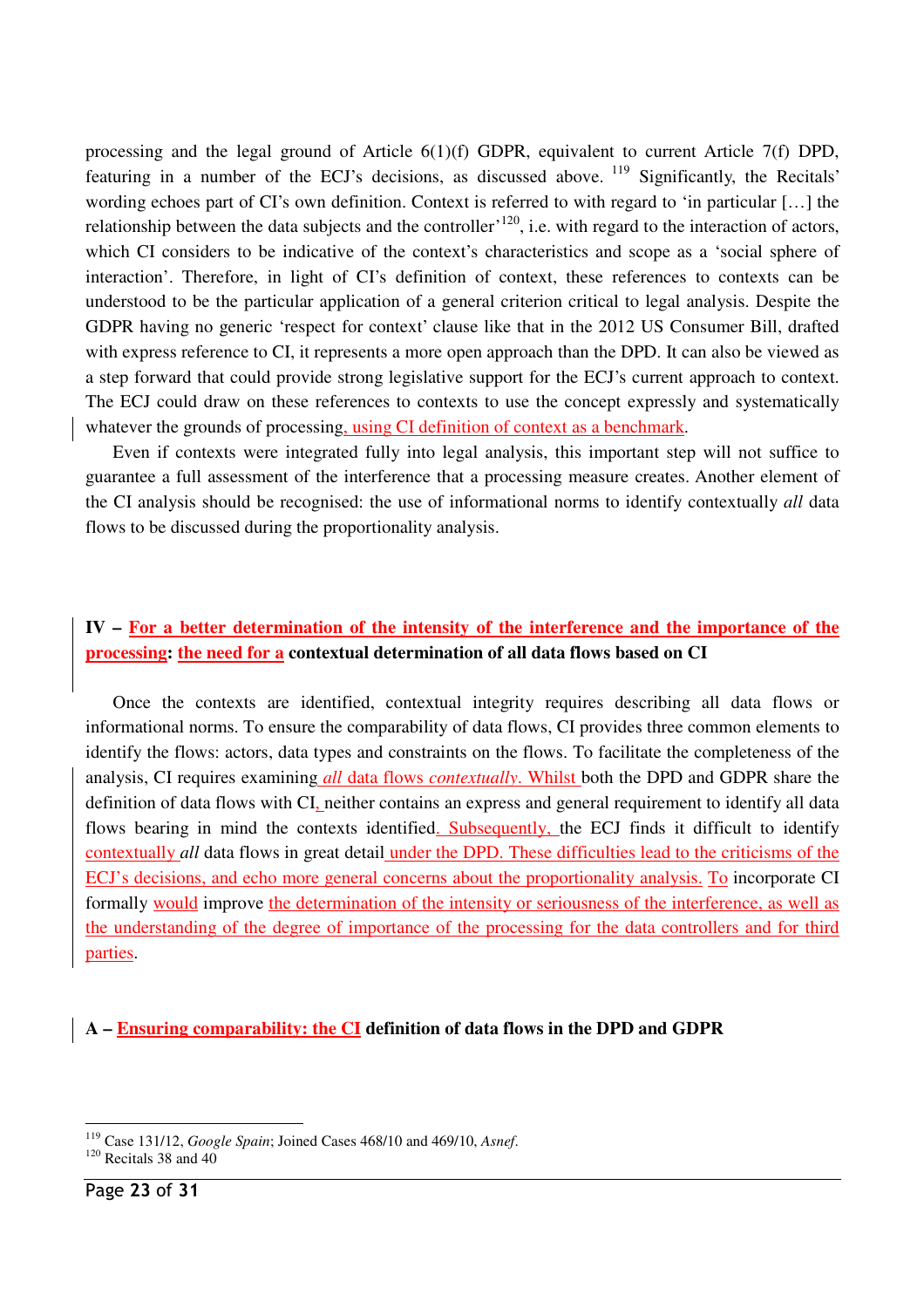Because rights and their limits generate data flows, understanding these respective data flows and how the flows compare is facilitated where the same grid of analysis is used. The DPD and GDPR share with CI the three parameters of data flows (CI informational norms): actors, data attributes and transmission principles.

Actors in CI are of three types: the information subject, the sender of information and the recipient of information. They can alternatively be senders and recipients; for example, when the recipient of the data subject's information shares this information with third parties, s/he becomes a sender. CI requires the identification of *all* actors involved in the flow of information so as to determine the capacities in which they interact within a particular context.<sup>121</sup>

The DPD and GDPR identify five types of actors: data subjects (definition inferred from Article 2(a) and (h) DPD, Article 4(1) GDPR), data controllers, data processors, recipients and third parties, (defined in Articles 2(d), 2(e) 2(g) and 2(f) DPD (Article 4(7)(8)(9)(10) GDPR, respectively). Viewed in light of the CI decision heuristic, the two texts recognise various recipients, using four terms to describe them: data controllers, data processors, recipients and third parties. The distinction between the four types of recipients reflects differences in the rights and obligations attached to each.<sup>122</sup> In CI terms, this is a difference in the transmission principles to which each actor is subjected. These categories of recipients are determined according to who the senders are. The data subject him/herself will be one sender to a main recipient, i.e. the data controller, and the data controller can in turn become a sender with regard to other recipients of information, be they third parties, data processors or recipients. Neither DPD nor the GDPR require the express identification of senders. From a CI point of view, the danger could lie in forgetting to map the data flows between the different recipients and senders, which in turn would undermine the quality of the analysis when evaluating the informational norms.

Invariably, the identification of relevant actors leads to the determination of the data attributes or information types, i.e. the types of data that flow between senders and receivers. To define these data attributes, Nissenbaum quotes the text of Article 2(a) DPD.<sup>123</sup> Thus, there is a full correspondence between the DPD and the CI framework. The ECJ has adopted a wide interpretation of Article 2(a) DPD, with data including IP addresses and even work hours.<sup>124</sup> With its Article 4(1), the GDPR confirms the DPD definition, adding that identifiers can include location data, online identifiers and other elements by which the person is identifiable.

 $121$  H. Nissenbaum, n  $10$  supra, 141-142

<sup>122</sup> Article 29 Working Party (2010), *Opinion 1/2010 on the concept of 'controller' and 'processor'*, WP 169, Brussels, 16 February 2010, at 31

 $123$  H. Nissenbaum, n  $10$  supra, 4-5

<sup>124</sup> Case C-342/12, W*orten – Equipamentos para o Lar SA v Autoridade para as Condições de Trabalho (ACT)* OJ C 225, 03/08/2013, 37. But not the legal reasoning supporting a decision on residence, Joined Cases 141/12 and 372/12, *YS* v *Minister voor Immigratie, Integratie en Asiel, and Minister voor Immigratie, Integratie en Asiel v M and S*., [2015] 1 C.M.L.R. 18; Case 582/14, *Breyer v Bundesrepublik Deutschland*, OJ C 475, 19/12/2016 p. 3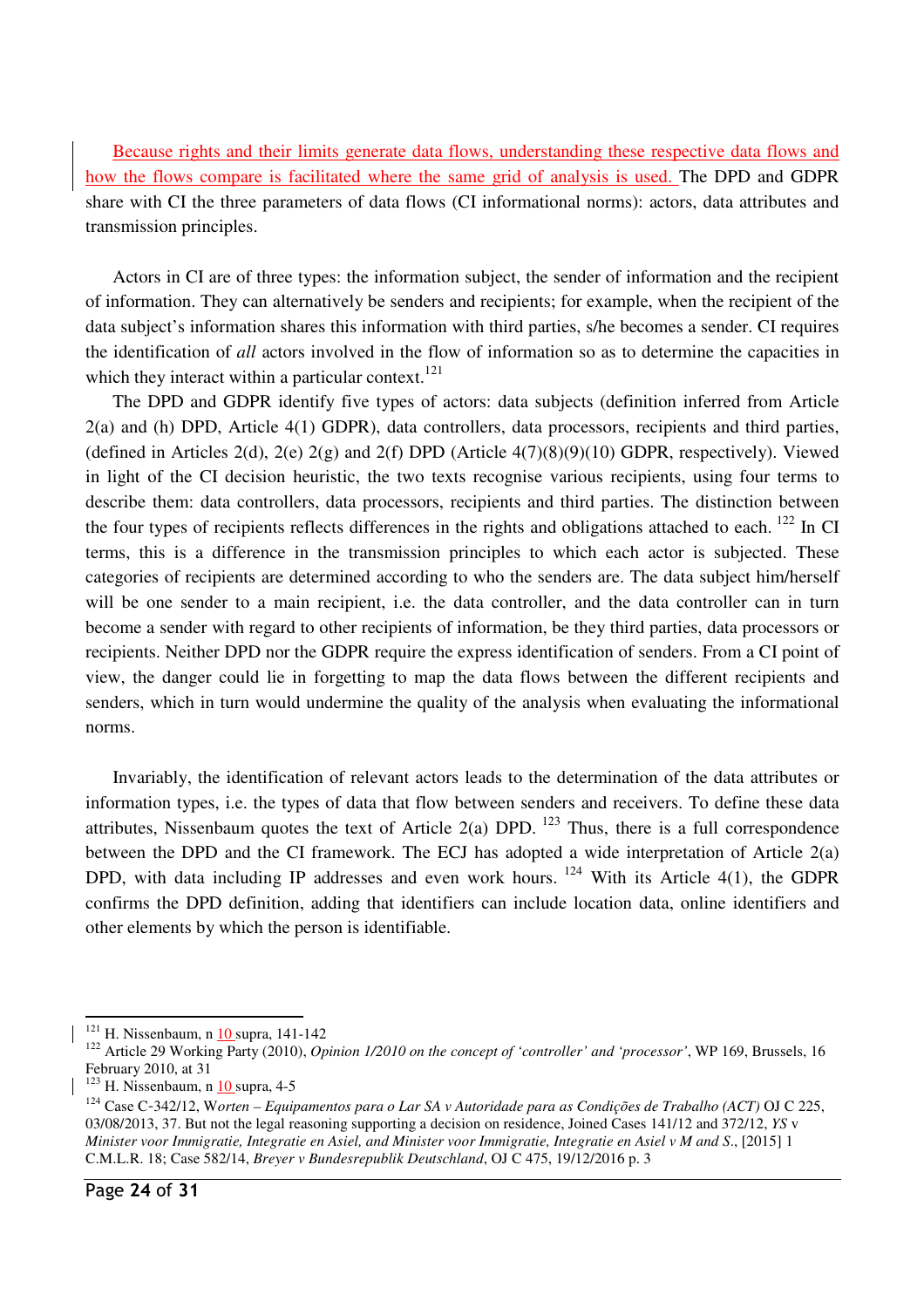Data attributes differ from transmission principles. The latter are the terms and conditions under which the flow of data ought (or ought not) to occur.<sup>125</sup> Transmission principles can indicate a free flow of information just as much as a very restricted flow or no flow at all when the information is not revealed to others. For Nissenbaum, a variety of constraints regarding disclosure exist and can be used concurrently or separately: confidentiality (no sharing with third parties), reciprocity, entitlement (to information), compulsion (data subject is legally compelled to reveal information), need (one party needs to know a particular set of data elements), knowledge of data subject (notice by privacy policy) or permission (consent).<sup>126</sup> Means of recording, time and space can also be seen as constraints and thus transmission principles: our flimsy memory of passers-by in the street establishes a constraint different from that of the more permanent recording of the same people passing made by CCTV.

The DPD and GDPR first determine what forms transmission can take, with the concept of 'processing' defined in Articles 2(b) and 4(3), respectively. The scope of processing is vast and, so far, the ECJ has confirmed that the DPD applies to a variety of situations ranging from collection, recording and storage to the dissemination of personal data through a search engine, phonebooks, a website or a text-message.<sup>127</sup> The DPD and GDPR then express a variety of constraints that apply to the transmission process between senders and recipients. The standard transmission principles are expressed in Articles 6 and 7 DPD (Art 5 and 6 GDPR), with Article 8 DPD (Art 9 GDPR) establishing more stringent constraints for the data identified in 'special categories'. The rights of the data subject as expressed, for example, in Articles 10 and 11 DPD/Article 12 GDPR (information) or in Articles 12DPD/15GDPR (access), can also be seen as establishing constraints and thus transmission principles. Thus the DPD provides a detailed framework for transmission principles and their use, with the GDPR confirming the core elements.

However, identification of transmission principles, as well as of data attributes and actors, is not in itself sufficient. CI also requires all three parameters of data flows to be identified *within* their contexts for the proportionality analysis to be complete and precise.

# **B –** Ensuring completeness of analysis (1): **the need for the contextual identification of data flows**

'Usually, when we mind that information about us is shared, we mind not simply that it is being shared but that it is shared [...] with *inappropriate* others'.<sup>128</sup> 'Appropriateness is not one-dimensional nor is it binary'<sup>129</sup>. In particular, the nature of the data sets does not dictate *per se* and *in abstracto* the appropriateness of the information flow and the choice of transmission principles. Context plays a critical role here. Within the same context, different types of data may be treated differently but the

 $125$  H. Nissenbaum, n  $10$  supra, 145

 $126$  H. Nissenbaum, n  $\overline{10}$  supra, 145.

<sup>127</sup> Case 73/07, *Satamedia* and Case 131/12, *Google Spain*.

 $128$  H. Nissenbaum, n 10, 142 (our emphasis).

<sup>129</sup> Id. 144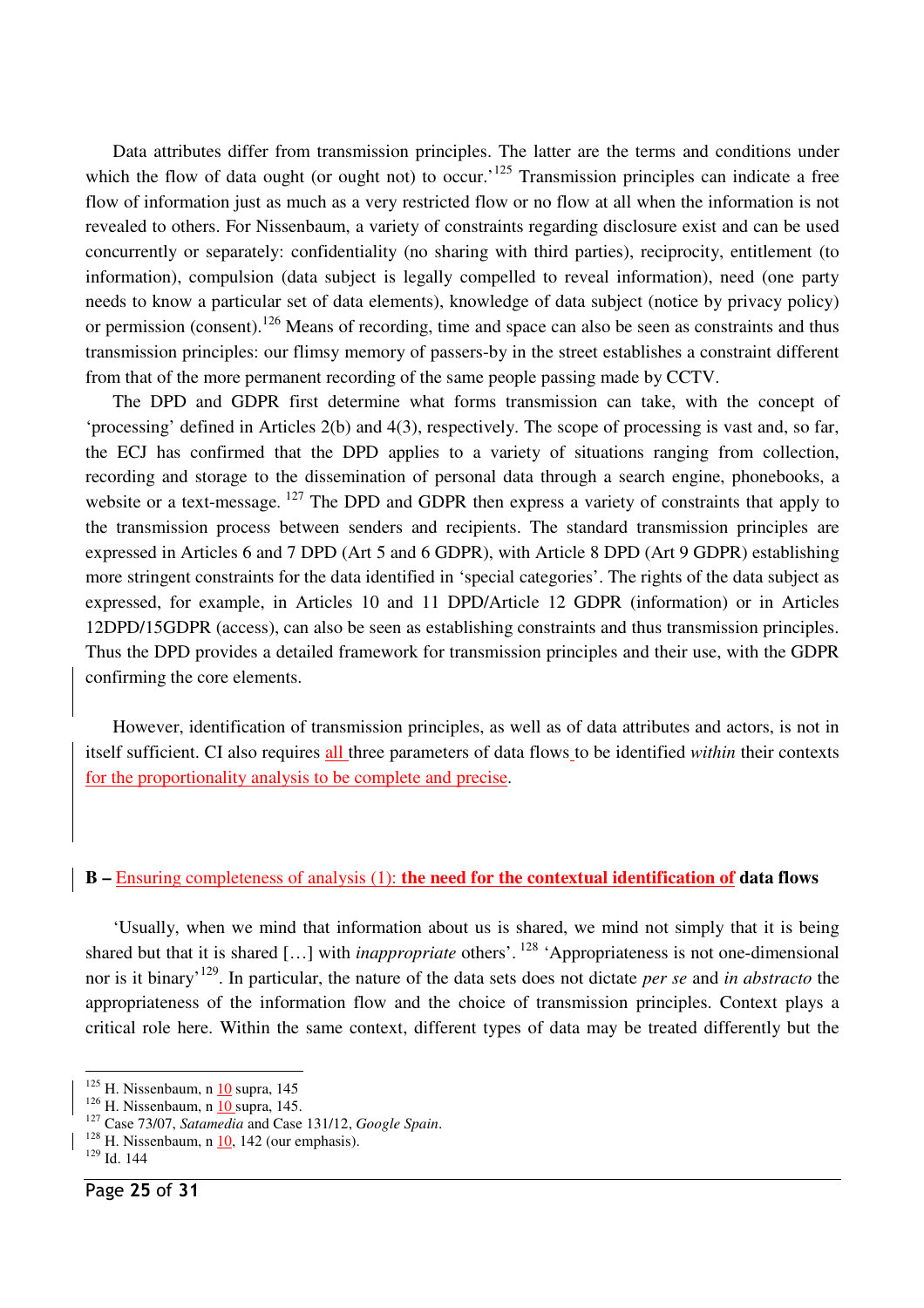difference is justified by the context, not just by the nature of the data assessed. Different contexts may also call for different transmission principles to apply to the same type of data. For example, the same data - religious beliefs - have two different transmission principles attached to them, according to the context at stake: they will be usually 'off limits in a job interview or workplace' but appropriate subjects for discussion within a friendship.<sup>130</sup> Consequently, for Nissenbaum, categorising information types into, for example, sensitive data, private data and public data, may lead us to conflate the nature of the data with the transmission principles attached to the data. In the process we may forget the context that governs these elements of the data flows.

In this respect, both the DPD and the GDPR avoid this error and do not distinguish on the basis that the data are 'public' or 'private'. Despite their use of the expression 'sensitive data' in their Recitals<sup>131</sup>, the wording corresponds to the identification of different transmission principles according to the context implicitly at stake in Articles 8 DPD and 9 GPDR. To take the above example of religious affiliation, Article 8(2)(d) DPD, future 9(2)(d) GDPR, forbids a religious organisation to disclose this 'sensitive' data to third parties without the consent of the individual concerned but Article 3(2) DPD, future Article 2(2)(c) GDPR, leaves the disclosure of this form of personal data unregulated in the context of a purely personal or household activity. Thus, the two texts avoid the danger of decontextualizing the choice of transmission principles.

The corollary of this interdependence between contexts and the identification of the three elements of data flows is that any interpretation of the DPD and GDPR must avoid imposing the transmission principles previously attached to a data set on the same data set without first undertaking a reassessment of context. In two cases the ECJ intuitively followed this interpretation and required context to be integrated into analysis when identifying data flows.

In *Satamedia*, where the company Satamedia reproduced tax data already 'in the public domain under national legislation', the ECJ considered that the previous publication of the documents by national authorities did not exempt Satamedia from complying with the rules set out in the DPD. Otherwise, 'it would be sufficient for the Member States to publish data in order for these data to cease to enjoy the protection afforded by the Directive'.<sup>132</sup> Data published does not equate to data available at any time, whatever the context, and without a subsequent reassessment of the balance of fundamental rights that the context would call for. Since Satamedia argued it operated within the 'journalistic work' context of Article 9 DPD, its processing of the data needed to be reassessed with regard to that context, which is precisely what the national courts did after the ECJ defined the concept of 'journalistic work' in its decision.<sup>133</sup> Further processing of data is possible but not on the sole basis that others have initially published the data.

For the same reasons, 'private data' cannot lead to a blanket exclusion of the use of data whatever the context. It is the context that will shape the discussion and indicate the boundaries between

<sup>-</sup> $130$  Ibid.

<sup>&</sup>lt;sup>131</sup> Directive 95/46 Recitals 34 and 70; GDPR Recitals 10 and 51

<sup>132</sup> Case 73/07, *Satamedia*, para 48

<sup>&</sup>lt;sup>133</sup> For the details of the national courts' assessment, see ECtHR, *Satakunnan Markkinapörssi Oy and Satamedia Oy v Finland*, Appl. No. 931/13, judgment of 21 July 2015; and in Grand Chamber, judgment of 27 June 2017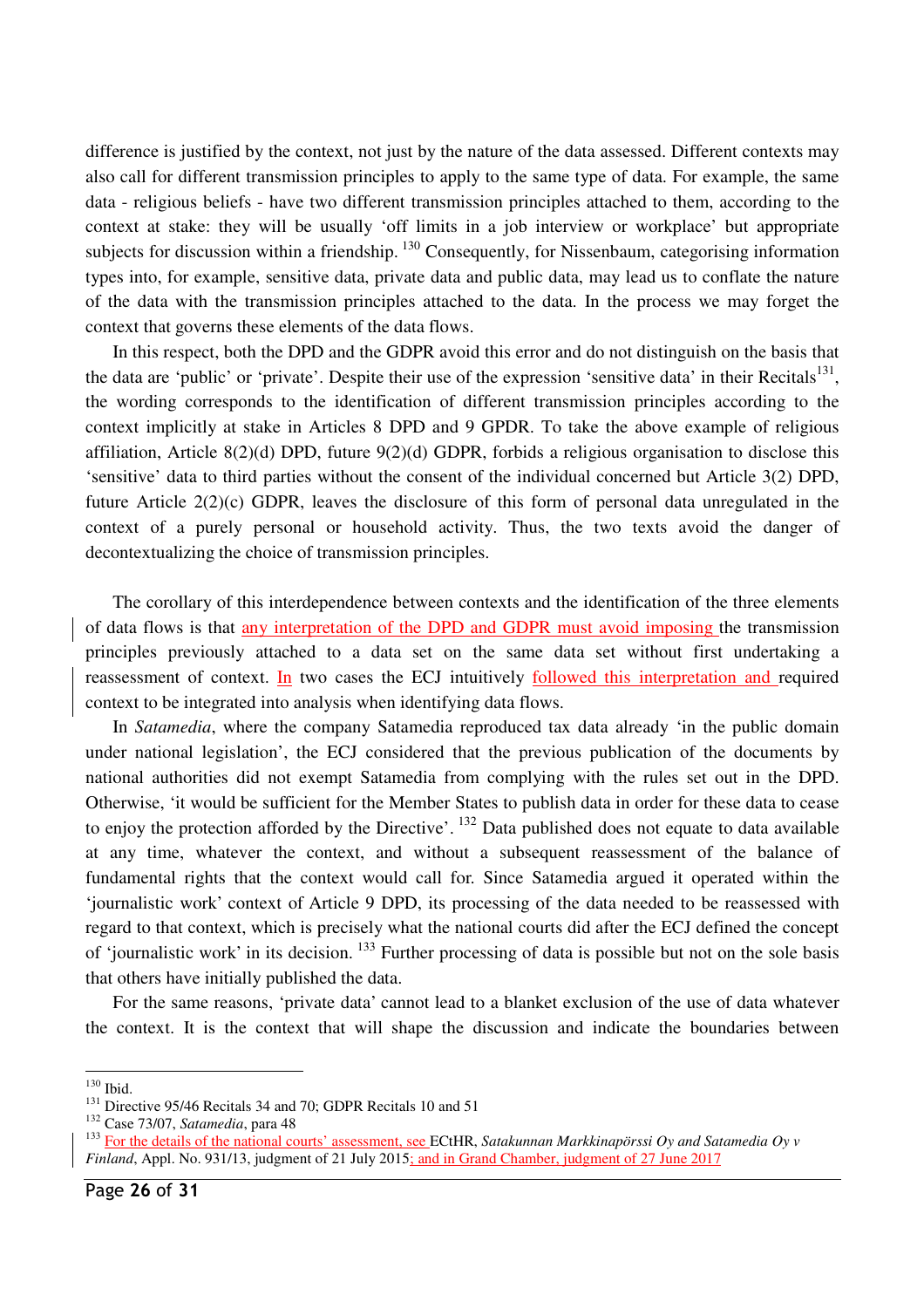legitimate and illegitimate data flows, not the nature of the data types per se. In *Asnef,* where Spain, in its transposition of Article 7(f) DPD, imposed a blanket ban on the use of private data, the ban decontextualized the data sets and their related transmission principles. By rejecting the ban, the ECJ implicitly established that Article 7(f) DPD requires the context to be identified because the informational norms, especially the transmission principles and the types of data, are likely to differ according to context.<sup>134</sup> The ECJ's judgment was criticised for its 'factual effect of legitimizing' the use of consumer financial data by commercial credit bureaus and marketing agencies in Spain<sup>135</sup>. However, CI shows that nothing in the ECJ's interpretation of Article 7(f) DPD forbids the Spanish legislator from banning the use of this type of data by those actors as long as it establishes the ban contextually with context-specific informational norms that will reflect a balancing of rights and interests in light of the context's ends, values and purposes.

 Therefore, the ECJ's interpretation in these two cases implicitly promoted a contextual approach to determining appropriate constraints on the flow of specific data sets. This approach is not specific to the grounds of processing it was asked to interpret but concerns all processing to which the DPD and GDPR apply. To improve the analysis, it must be formalised. The additional challenge for the ECJ lies in accepting to describe *all* data flows fully and systematically, not just the flows introduced by the processing with a short, at times vague, comparison with the expectations of the data subjects.

# **C – Ensuring completeness of analysis (2): the need for systematic determination of** *all* **data flows**

In light of CI, most of the criticisms directed at the ECJ's decisions can be viewed as the ECJ's difficulties in systematically describing all the data flows at stake, in the absence of a formal requirement in the DPD. When the ECJ was criticised for not having identified the right associated with the legitimate objective for processing or for not having explained what interference with the right to privacy entailed in terms of intensity, in effect the ECJ was criticised for not having outlined the contextualised data flows created by the processing as well as those expected by the data subjects in the context being considered and embodying their right to privacy. CI does not put forward a judgement of value as to the respective constitutional context of the rights and interests at stake. Rather it posits that the constitutional context cannot be discussed without first outlining in great detail all the data flows. For example, in *Schecke,* where the ECJ was criticised for not having linked the legitimate objective of transparency pursued by EU institutions with data subjects' right to access documents as protected in the Charter, it was also pointed out that the ECJ did not explain that different conceptions of transparency would call for different data flows, and thus did not enquire as to "what type of transparency is acceptable and how is to be balanced in the individual case". <sup>136</sup> Assumptions concerning the measure in question (Alexy's epistemic factor) were not discussed.

<sup>134</sup> Joined Cases 468/10 and 469/10, *Asnef*, paras. 40, 44-45

 $135$  F. Ferretti, n 47 supra, 864

 $136$  M. Bobek, n  $\overline{48}$  supra, 2015-2016.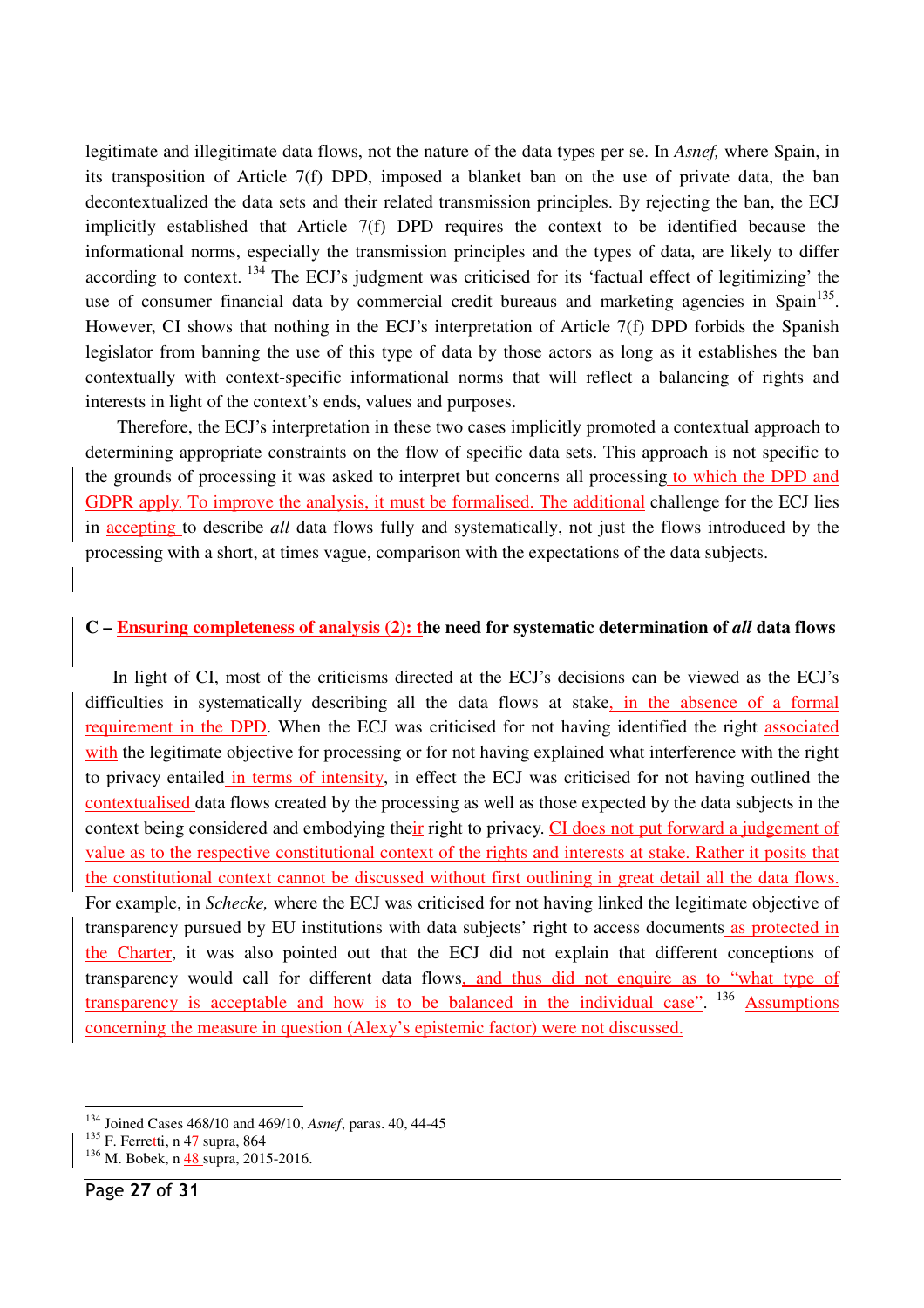In *Google Spain*, to determine how processing interfered with the right to privacy, both the Advocate General and the ECJ began by identifying the new data flows established by Google's processing in terms of actors, data sets and transmission principles, although they did not use this terminology. Then, they highlighted how these new data flows represented a change in practice by implicitly comparing these flows with past practices and expectations of data flows. The ECJ noted that the list of results was now 'ubiquitous': 'any internet user' could obtain 'information which potentially concerns a vast number of aspects of [an individual's] private life and which, without the search engine, could not have been interconnected or could have been only with great difficulty.<sup>'137</sup> The Advocate General also recognized the 'universal accessibility of information on the internet search engines', whereas in the past 'finding relevant information without them would [have been] too complicated and difficult and would [have] produce[d] limited results'.<sup>138</sup> The Advocate General was even more precise than the ECJ as he indicated his agreement with the Spanish court's observation that 'acquiring information about announcements on the forced sale of the data subject's property would previously have required *a visit to the archives of the newspaper*' (our emphasis) with the correlative restrictions in time and physical access that this past practice incorporated.<sup>139</sup>

However, neither the Advocate General nor the ECJ articulated in more detail what the data flows generated by past practices were and how they embodied the balance so far applied between the right to privacy and freedom of expression. Thus it became impossible for them to compare the two sets of data flows effectively and take the measure of the intensity of the interference as well as the importance of the processing promoted by Google. Time, allied with physical constraints, had in practice created the conditions for information to be forgotten. Never expressly articulated, they nonetheless shaped the expected data flows and led to a certain balance between the right to privacy and freedom of information. For example, with the passing of time  $-$  here, sixteen years as the ECJ noted<sup>140</sup>- some materials originally located in local libraries would have become unavailable and would have required visiting other locations. In England, to consult old newspapers without Google, and before the materials were digitised, one would have needed either to go to the British Library Newspapers Room and use microfiches or to visit the archives of the newspaper and painstakingly search through them. With search engines, access to, and aggregation of, information becomes available at a click, at any moment, by anybody, from anywhere and across contexts. This new processing challenges our expectations of privacy built on past constraints of time and physical location that have since disappeared. How the balance between privacy and freedom of information must be set depends on identifying the two essential elements of the discussion: the temporal and spatial constraints on the expected data flows, and the facilitated access to aggregated information with the new data flows.

Yet, the Advocate General and the ECJ both missed one key aspect of the discussion. Time constraints (but not physical locations) were the main focus of the ECJ's decision, whereas Advocate General Jääskinen did not analyse these restrictions despite having noticed the constraints of

<sup>137</sup> Case 131/12, *Google Spain* para 80

<sup>138</sup> Opinion, EU:C:2013:424, paras. 45, 78

<sup>139</sup> Id, para 45

<sup>140</sup> Case 131/12, *Google Spain* para 98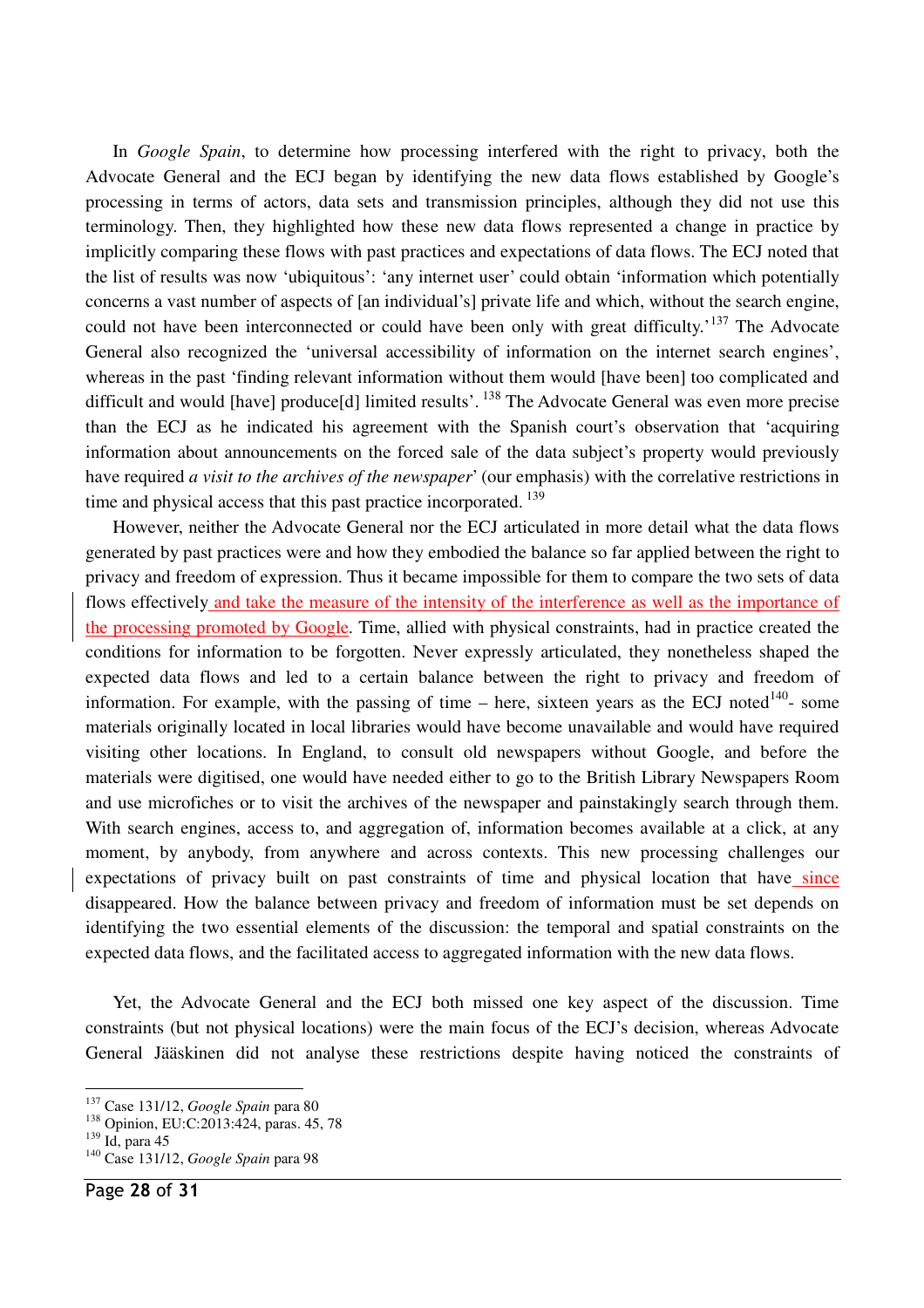location.<sup>141</sup> On the other hand, the Advocate General expanded considerably on freedom of information and the crucial role of search engines in allowing access to information.<sup>142</sup> By not identifying in great details the data flows and associated rights which exercise the processing under Article 7(f) DPD facilitated, the ECJ was not able to discuss later how the increased flow of data created by Google's processing contributed to users' freedom of information. Should the contextual identification of *all* data flows have been integrated into their analyses of what the interference was, the Advocate General and the ECJ would have then been able to articulate, in detail and in equal measure, their relationship in the proportionality analysis.

Furthermore, failure to use the CI structure to identify all data flows may lead to establishing transmission principles that will not be appropriate constraints on the flow of data. In *BL*, the ECJ not only omitted to refer to context but also did not identify the data flows constituting expectations of privacy, with the consequence that it added further restrictions to the flow of data. Yet the data flows that the right to privacy and its limits generated within the context were implicitly part of the discussion in the first instance. The GC concluded that the publication of names in the meeting's minutes did not interfere with the right to privacy because the individuals, the disclosure of whose names was requested, 'participated in the meeting as representatives of the bodies to which they belonged'.<sup>143</sup> In CI terms, the GC's wording referred to the expected norms embedded in the context. The transmission principle of disclosure has become so entrenched in the context that the GC has forgotten that disclosure potentially interferes with privacy but that this interference has been justified and accepted. If the GC had followed the CI framework of analysis, it would have had to identify all data flows, those entrenched in the context and those which Bavarian Lager requested that the Commission apply. The comparison would have revealed that Bavarian Lager's request to see all the names of the individuals present at the meeting was rather in line with standard practice and expected data flows. The GC could then have enquired about the proportionality of the processing measure and determined whether it could be justified for the same reasons as before. This is in essence what Advocate General Sharpston did, explaining that disclosing the names, despite interfering with the right to privacy, was justified under Regulation 1049/2001.<sup>144</sup> Thus, CI reinstates some meaning into the different analyses conducted in *BL*, providing an explanation for why the ECJ's decision was criticised. CI also shows that even where contexts are identified, as in the GC's decision, given that the DPD does not point to the specific identification of contextual *entrenched* norms shaping our expectations of privacy it may be difficult to explain these expected data flows and to articulate them with regard to the contested data flows. Following the CI analytical structure acts as a safeguarding mechanism, allowing us to establish all the elements that need to be discussed at the later stage.

Given the weaknesses of the DPD and of the ECJ's approach to this matter, it would be welcome news if the GDPR were to provide some clarification over the identification of the data flows. The text is slightly clearer in that it expressly requires the expectations of data subjects about data flows to be

<sup>&</sup>lt;sup>141</sup> Opinion, para 111. He considered that Directive 95/46 does not provide for a right to be forgotten.

<sup>142</sup> Opinion, paras. 120-135

<sup>&</sup>lt;sup>143</sup> Case T-194/04, para 125

<sup>144</sup> Case 28/08 P, Opinion, paras. 188-193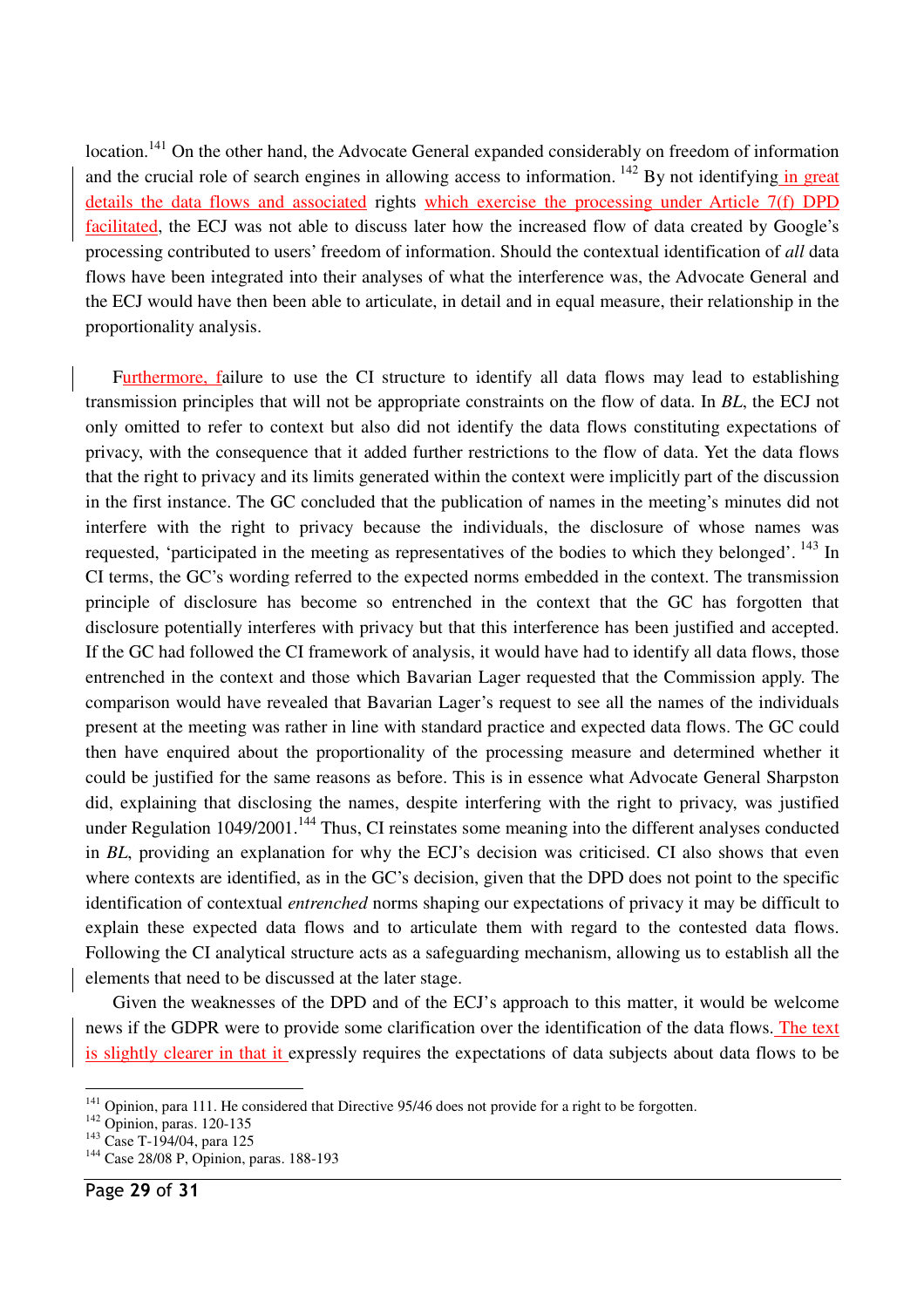taken into consideration in the analysis in Recital 49, pertaining to Article 6 (1)(f) GDPR equivalent to Article 7(f) DPD, and in Recital 50 related to Article 6(4) on further processing. Thus, the GDPR formalises the ECJ's intuitive approach to the contextual determination of all data flows in its cases interpreting Article 7(f) DPD.

What the GDPR does not state explicitly though is that this determination is not specific to the two types of processing it mentions. Whatever the ground for processing, the expected data flows should be identified and compared with the data flows created by processing. Therefore, whilst the GDPR represents the way forward, because the text falls short of establishing a general requirement to analyse all data flows, it would require adopting CI as a framework of interpretation.

### **VI - Conclusion**

The key challenge that this paper addressed was how to establish the boundary between legitimate and illegitimate processing of personal data consistently and transparently. It argued that a more satisfactory approach to interpreting the DPD and the future GDPR exists. Using the contextual integrity framework developed by the US social scientist Nissenbaum provides an effective and objective analytical framework that brings together the various elements of the discussion in the DPD (as interpreted by the ECJ) and GDPR, and better structures the proportionality analysis.

CI's requirements of identifying context and all data flows already implicitly underpin the analysis in the DPD and its interpretation by the ECJ. However, in some cases, the lack of systematic integration of the framework has led to difficulties for the ECJ in stating the elements of a problem, with cascading consequences for the proportionality analysis. In Alexy's terminology, the intensity of the interference and the degree of importance of the processing for the data controller and for third parties cannot be precisely identified, and thus it becomes difficult to ensure that 'the more heavily an interference with a constitutional right weighs, the greater must be the certainty of its underlying premises.' As the wider debate on proportionality indicates, a proper proportionality assessment is contextual. Context, for which CI provides a definition, precedes the entire legal analysis and thus must be systematically identified whatever ground of processing the data controller chooses. Furthermore, because the data flows form the factual matrix on which the proportionality assessment depends, CI structures the discussion on rights that will take place at the weighting stage by requiring the identification of the data flows and the associated rights. Concrete weights of rights can be identified and measured.

Consequently, this paper recommends that the legal analysis in EU data protection law adopts a three-tier structure instead of the current two-tier structure. The first and new step should aim to clarify the external boundaries of the legal analysis by identifying the contexts that CI defines as 'social spheres of interaction'. The second and third steps, previously first and second, should ensure that all data flows are identified in terms of actors, data types and constraints on the flow of information. It is not enough to identify the rights at stake in the analysis, whether they relate to the purpose and legitimate objectives of data controllers and/or third parties, or whether they are the data subjects'